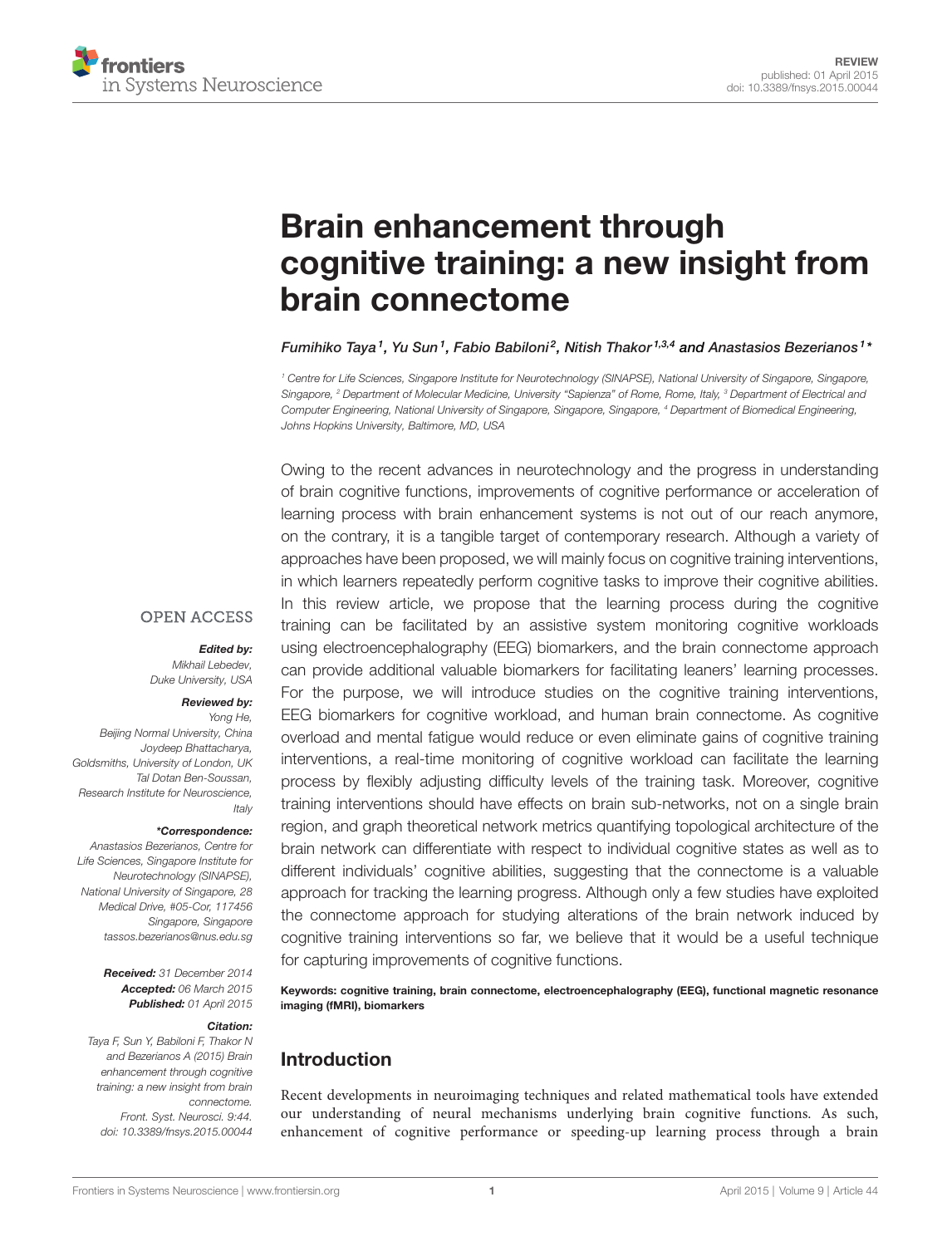enhancement system is a tangible target of contemporary research. Thus, the enhancement of brain functions has been studied for a wide range of cognitive functions using a variety of techniques [\(Clark and Parasuraman,](#page-15-0) [2014\)](#page-15-0).

Such a system for brain enhancement would be beneficial for a wide variety of people and can be based on several techniques. Firstly, patients with neurological disorders (e.g., Alzheimer's disease, dementia, stroke) or psychiatric disorder (e.g., schizophrenia, major depression, bipolar disorder) would be greatly benefitted if undesirable symptoms can be diminished or rehabilitation can be speeded up by the system [\(Farah et al.,](#page-15-1) [2004\)](#page-15-1). So far, two enhancement approaches, psychopharmacology and the brain stimulation, have a long history of researches and medical applications. Secondly, healthy elderly people with declined cognitive functions due to aging can be benefited from such a system, as the quality of their daily life would be improved. It is known that aging has detrimental effects on several cognitive functions such as processing speed, working memory (WM) function, executive function, reasoning, and long-term memory (LTM; [Park et al.,](#page-17-0) [2002\)](#page-17-0) although some other cognitive functions such as vocabulary [\(Schaie,](#page-17-1) [1994\)](#page-17-1) and implicit memory [\(Fleischman et al.,](#page-15-2) [2004\)](#page-15-2) remain relatively stable or even get improved. Also, substantial evidences have emerged to show that brain can be modified or reorganized throughout the lifespan [\(Gutchess,](#page-16-0) [2014\)](#page-16-0). Thirdly, people who are working under extreme circumstances, such as traffic controllers, military personnel, and surveillance system operators, will have a great profit from the brain enhancement system as they need to engage in operations for a long duration with high workloads and pressure, and even a small error in the operations could result in fatal accidents [\(Pop et al.,](#page-17-2) [2012\)](#page-17-2). Fourthly, struggling students could be benefited from a system that accelerates their learning performance when they are cramming for their examinations, and thus improving their chances for a good job status and salary, which are often dependent on their educational backgrounds [\(Deary et al.,](#page-15-3) [2007\)](#page-15-3). In fact, it is known that a psychostimulant called methylphenidate (MPH), also known as Ritalin, is sometimes misused by students for boosting cognitive abilities [\(Talbot,](#page-18-0) [2009\)](#page-18-0). Finally, even ordinary people can be benefitted from the advantages of such a system, since their quality of life, their reputation in public community, or their performance at workplace could be improved along with the enhancement of the memory function, the attention levels, or emotional states. For the purpose, a variety of interventions such as cognitive training [\(Klingberg,](#page-16-1) [2010\)](#page-16-1), neurofeedback [\(Sulzer](#page-18-1) [et al.,](#page-18-1) [2013\)](#page-18-1), or more directly by brain stimulations, e.g., TMS, tDCS [\(Hamilton et al.,](#page-16-2) [2011\)](#page-16-2), or psychopharmacological drugs, e.g., MPH, modafini [\(Repantis et al.,](#page-17-3) [2010\)](#page-17-3) have extensively been studied.

In this review article, we will mainly focus on the brain enhancement through the cognitive training interventions, in which people perform specific cognitive tasks for improving their cognitive functions [\(Klingberg,](#page-16-1) [2010\)](#page-16-1). We will propose that electroencephalography (EEG) biomarkers of cognitive workload can be used for a brain enhancement system to improve the outcome of cognitive training interventions, and the connectome approach can provide further valuable metrics for the assessment of effectiveness of the interventions. For this purpose, three general topics will be covered: cognitive training interventions, EEG biomarkers for cognitive workload, and the brain connectome approach (**[Figure 1](#page-2-0)**). The purpose of this review article is to bridge between these three different topics. A similar attempt has been made for the combination of brain stimulation and connectome, which will not be covered here [\(Luft et al.,](#page-16-3) [2014\)](#page-16-3).

Firstly, we will introduce studies on cognitive training interventions, and their effects on the brain activities [\(Klingberg,](#page-16-1) [2010\)](#page-16-1). Generally, the cognitive training interventions without any physical or pharmacological interventions would be more desirable for most people because of its relatively low-costs and lower potential risks—undesirable side effects (e.g., headache, dizziness, nervousness, sleep disturbances) can be avoided. Neurofeedback, in which individuals are presented with a feedback signal derived from brain activity that indicates their learning goals, is another technique for brain enhancement which requires no physical interventions and has several common characteristics with the cognitive training. However a significant difference might be the fact that while cognitive training goals include improvements of behavioral performance and accompanying modifications in brain activations, neurofeedback is targeting directly in improving brain activations and consequently increasing cognitive performance.

Secondly, we will introduce EEG biomarkers for cognitive workload, and propose that an adaptive training system using EEG biomarkers based on real-time monitoring of cognitive workload can improve gains of the cognitive training interventions as cognitive overload or mental fatigue during the course of training would reduce or even eliminate the gains of cognitive training [\(Baldwin and Penaranda,](#page-14-0) [2012\)](#page-14-0). Owing to recent developments and spreads of neuroimaging techniques such as EEG and MRI, tremendous amounts of studies have been done for investigating associations between mental states and brain activities. Meanwhile, a lot of researchers have developed mathematical methods for revealing biomarkers of brain functions mainly based on advances in signal processing and machine learning techniques [\(Kothe](#page-16-4) [and Makeig,](#page-16-4) [2011\)](#page-16-4). The combination of extended knowledge of the mechanism underlying brain cognitive functions and the advanced mathematical techniques would provide more elaborated ways for boosting learning processes during cognitive training.

Finally, we will propose that the brain connectome approach, mainly based on graph theory [\(Sporns,](#page-17-4) [2014\)](#page-17-4), would provide further valuable biomarkers for monitoring mental states to accelerate learning process by optimizing cognitive workload during the performance of training tasks. The brain connectome is a relatively new approach for investigating topological architecture of the brain network. Because the brain is a complex network consisting of a number of brain areas dedicated to different functions, it has been suggested that cognitive functions emerged from the dynamic interactions of the distributed areas in large-scale network [\(Bressler and Menon,](#page-15-4) [2010\)](#page-15-4). Therefore, brain network analysis would provide further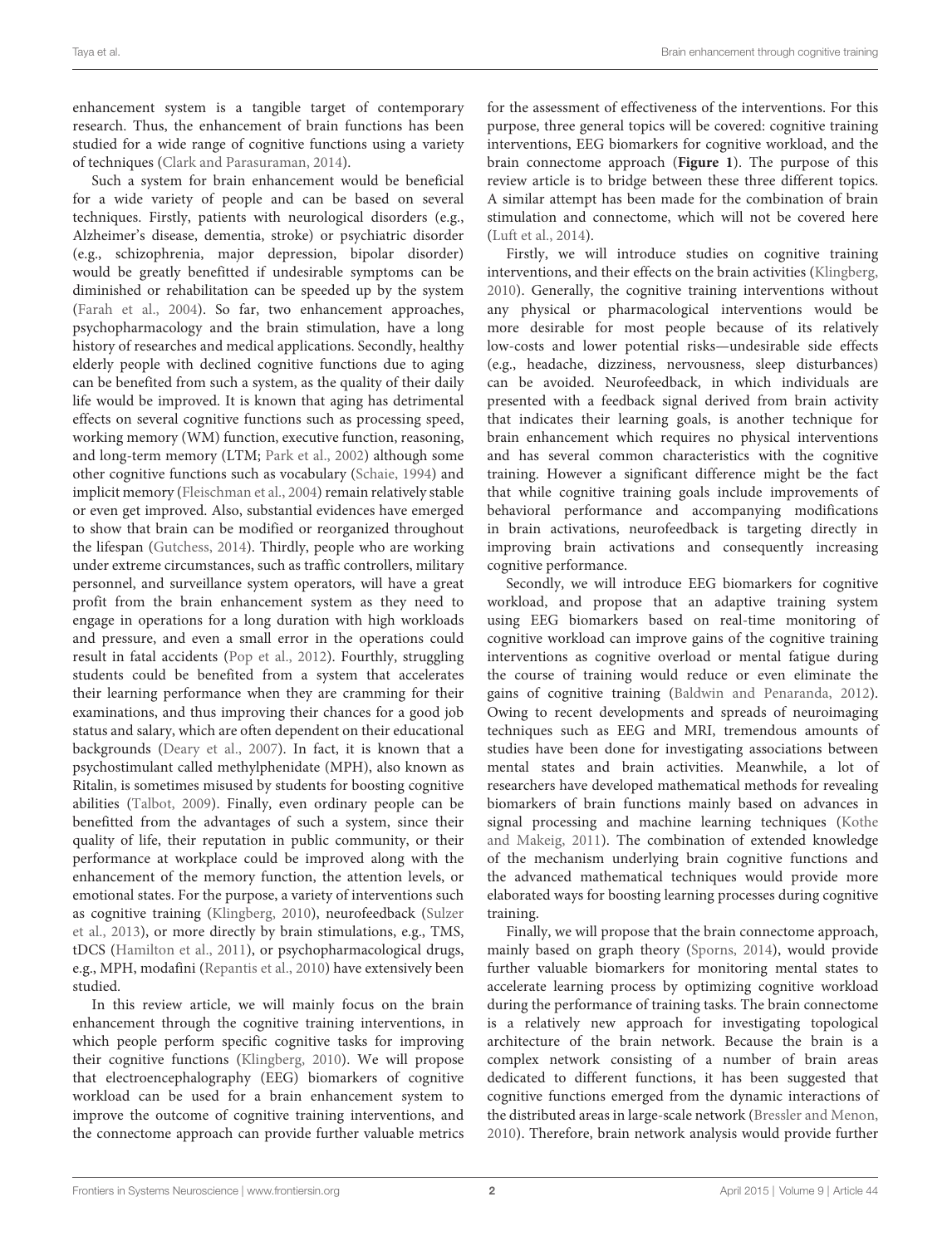

<span id="page-2-0"></span>insights into the mechanism underlying the cognitive training, and the graph theoretical network metrics would be useful for discriminating different brain states during the training. We will first provide a general introduction of the network science, and then introduce studies applying the connectome approach to the brain connectivity. Next, we will present our attempts to employ the connectome approach for discriminating different cognitive states as well as relevant studies that demonstrated cognitive state dependent differences in brain networks or changes in brain network evoked by prior experience or cognitive training. Although so far only one study directly examined the changes in network metrics induced by cognitive training interventions [\(Langer et al.,](#page-16-5) [2013\)](#page-16-5), the studies showing changes of brain connectivity and differences in graph theoretical network metrics would suggest a potential use of the network metrics for the brain enhancement system assisting learners' learning processes.

# Cognitive Training

## Cognitive Training Interventions

Cognitive training has emerged as a promising alternative to improve cognitive abilities [\(Lustig et al.,](#page-17-5) [2009;](#page-17-5) [Karbach and](#page-16-6) [Schubert,](#page-16-6) [2013;](#page-16-6) [Moreau and Conway,](#page-17-6) [2013\)](#page-17-6). Several studies have been performed to explore the effectiveness of the cognitive training and its effects on neural activities [\(Klingberg,](#page-16-1) [2010;](#page-16-1) [Jolles and Crone,](#page-16-7) [2012\)](#page-16-7). It has also been suggested that even just playing video games could improve perceptual or cognitive abilities [\(Green and Bavelier,](#page-16-8) [2003\)](#page-16-8). Because of its ease of use and the numerous potential applications, the cognitive training has attracted substantial public attention, and a lot of computer software for ''brain training'' are available on web, PCs or smartphones, e.g., Lumosity, $^{1}$  $^{1}$  $^{1}$  CogniFit,<sup>[2](#page-2-2)</sup> Cogmed.<sup>[3](#page-2-3)</sup>

In this section, we will introduce neuroimaging studies on cognitive training, which demonstrated changes of brain activations or morphological changes in the brain induced by the cognitive training interventions. Understanding the neural process underlying the cognitive training interventions is of great importance in order to develop the brain enhancement system facilitating learners' learning processes. The theoretical framework capturing the neural plasticity behind cognitive training is introduced by Hebb, known as Hebbian learning theory [\(Hebb,](#page-16-9) [1949\)](#page-16-9). According to this theory, any two neurons or group of neurons that are repeatedly active at the same time they will tend to form stronger associations, and consequently, activity in one will be facilitating activity in the other. Briefly, when neurons fire together, the connection between them is strengthened. This means that when executing a cognitive task repeatedly, the brain areas associated with the cognitive functions engaged in the task will form stronger associations. Hence, we could improve our cognitive abilities through modifications of the brain activations induced by cognitive training interventions.

Major criticism on the cognitive training is about the transferability of training-related performance gain [\(Lustig et al.,](#page-17-5) [2009\)](#page-17-5). It is likely that performance of the trained task would be improved by the training, but its effects could be limited to the particular trained task [\(Jaeggi et al.,](#page-16-10) [2008\)](#page-16-10). What most of the people expect of the cognitive training is an improvement of their general cognitive abilities useful in everyday life, not just a better performance specific to the trained task. Therefore, it is of great importance to succeed in reproducing the improved performance gained from training in one task, on another, different task with no prior training on the second [\(Karbach](#page-16-6) [and Schubert,](#page-16-6) [2013\)](#page-16-6). Improved performance on untrained, but directly related tasks to the trained task is called ''near transfer'', while improvements on untrained tasks which are related, but not directly related to the cognitive abilities is called ''far transfer''. In fact, several studies have shown the possibility of such far transfer of practice effect beyond taskspecific performance [\(Klingberg et al.,](#page-16-11) [2002\)](#page-16-11), although its generality remains controversial [\(Colom et al.,](#page-15-5) [2010\)](#page-15-5). The basic theory behind the transfer is also simple. If a brain sub-network that is engaged in a trained task overlaps with

<span id="page-2-1"></span><sup>1</sup>[www.lumosity.com](http://www.lumosity.com)

<span id="page-2-2"></span><sup>2</sup>[www.cognifit.com](http://www.cognifit.com)

<span id="page-2-3"></span><sup>3</sup>[www.cogmed.com](http://www.cogmed.com)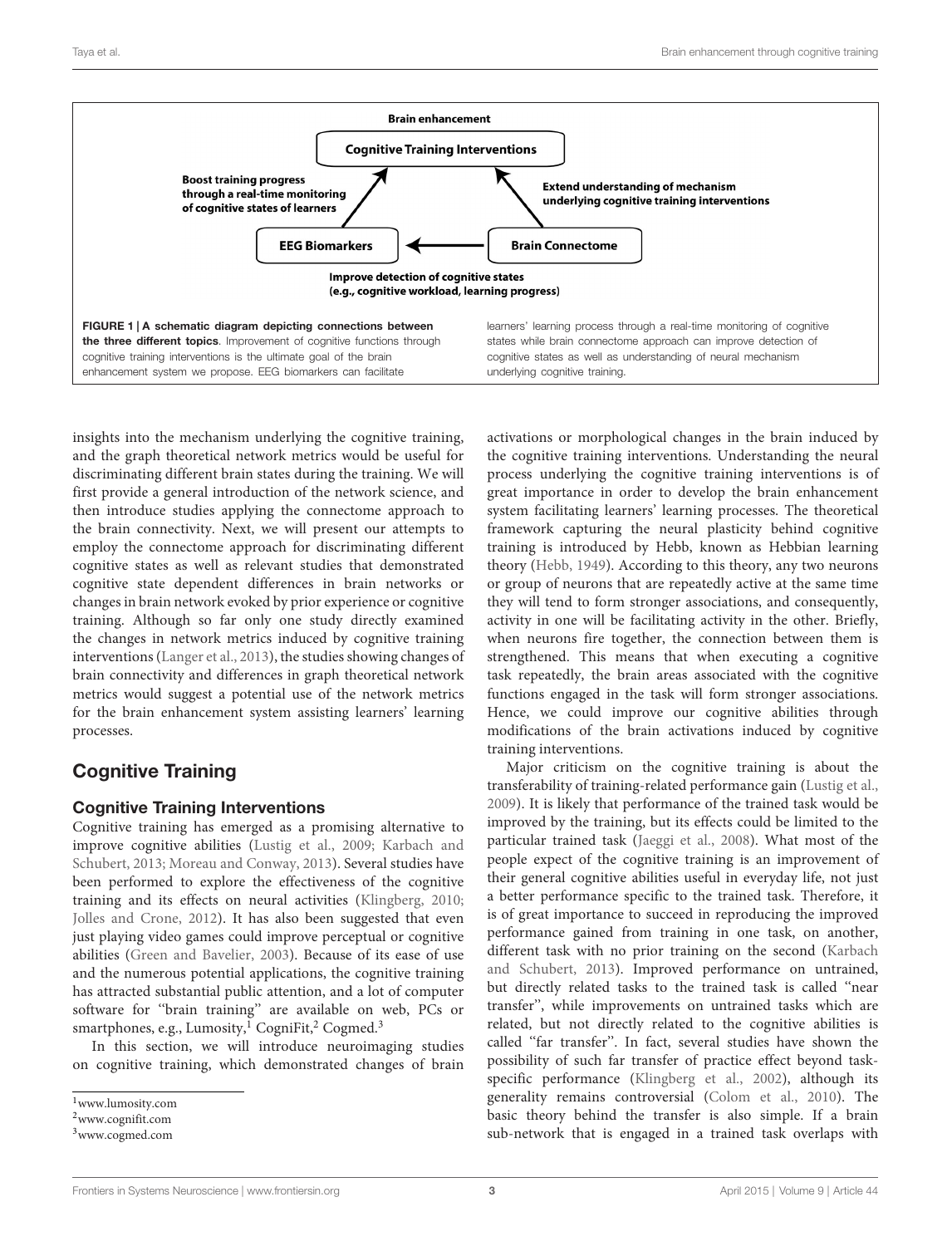networks related to untrained tasks, these networks will be also strengthened following the Hebbian learning rule, and consequently result in improved cognitive performance on the untrained tasks.

In search of training schemes that can induce transfer effects, WM training has been studied intensively. It is believed that the WM is essential for a variety of higher cognitive functions such as reasoning, problem solving, and decision making [\(Klingberg,](#page-16-1) [2010\)](#page-16-1), and moreover, it is considered to be the basis for the general intelligence [\(Conway et al.,](#page-15-6) [2003\)](#page-15-6). Additionally, WM capacity is crucial for knowledge and skill acquisition, and is closely related to academic achievements and educational success, engaging intense interest from a broad range of people. For this reason, many programs for cognitive training including commercial products such as Cogmed WM Training<sup>[4](#page-3-0)</sup> or Jungle Memory Program<sup>[5](#page-3-1)</sup> [\(Shipstead et al.,](#page-17-7) [2012\)](#page-17-7), are designed to target on the WM capacity. Some studies have demonstrated that the gain of WM oriented cognitive training can be transferred to cognitive control mechanisms [\(Klingberg et al.,](#page-16-11) [2002\)](#page-16-11), the WM updating process [\(Dahlin et al.,](#page-15-7) [2008\)](#page-15-7), reading comprehension [\(Chein and Morrison,](#page-15-8) [2010\)](#page-15-8), and even to measures of fluid intelligence, a cognitive ability of abstract thinking and adaptation to novel problems [\(Jaeggi](#page-16-10) [et al.,](#page-16-10) [2008\)](#page-16-10). The fluid intelligence is known to be closely related to professional and educational success [\(Neisser et al.,](#page-17-8) [1996\)](#page-17-8). Although it is believed that the fluid intelligence is unsusceptible to influences of education, Halford et al. proposed a hypothesis that the WM and reasoning share a common mechanism, providing a framework for improvements of the general intelligence through WM oriented cognitive training [\(Halford](#page-16-12) [et al.,](#page-16-12) [2007\)](#page-16-12). To verify the hypothesis, Jaeggi et al. trained subjects for 8–19 days with an adaptive dual  $n$ -back task, in which subjects were required to update the information about spatial locations of visual stimuli and auditory information concurrently, and found the improvements of the fluid intelligence measured by Raven's Advanced Progressive Matrices test and the Bochumer Matrizen-Test [\(Jaeggi et al.,](#page-16-10) [2008\)](#page-16-10). Stephenson et al. also found improved scores in two out of four tests for the fluid intelligence by the dual n-back task training [\(Stephenson and Halpern,](#page-17-9) [2013\)](#page-17-9). Despite a number of successful observations of transfer effects of WM training gain, neural mechanism underlying the WM training interventions remains elusive. Some studies have suggested that the improvements of fluid intelligence could be achieved through cognitive training other than WM training. Colom et al. found similar improvements in two out of four scores measuring fluid intelligence induced by simple speed tasks [\(Colom et al.,](#page-15-5) [2010\)](#page-15-5). Also the improvement of fluid intelligence was observed only for participants who underwent cognitive training with visuospatial components, and even a visuospatial short-term memory (STM) training improved the fluid intelligence [\(Stephenson and Halpern,](#page-17-9) [2013\)](#page-17-9). One promising account for the effects of WM training is that participants' short-term storage capacity, which is a common factor among STM, WM, executive function, attention, and general fluid intelligence, is expanded through intensive performance of the cognitive training [\(Colom et al.,](#page-15-9) [2013\)](#page-15-9).

#### Effects of Cognitive Training on Brain Activations

In order to develop the brain enhancement system which facilitates cognitive training processes, it is also of great importance to investigate the effects of cognitive training on the brain and to understand what is actually accomplished by the cognitive training. Modulation of brain activation has been demonstrated with a variety of cognitive training interventions, such as the WM training [\(Hempel et al.,](#page-16-13) [2004;](#page-16-13) [Olesen et al.,](#page-17-10) [2004;](#page-17-10) [Jolles et al.,](#page-16-14) [2010\)](#page-16-14), an attentional training [\(Mozolic et al.,](#page-17-11) [2010\)](#page-17-11), dual tasks [\(Erickson et al.,](#page-15-10) [2007\)](#page-15-10), video games training [\(Maclin](#page-17-12) [et al.,](#page-17-12) [2011\)](#page-17-12), and even meditation training [\(Tang and Posner,](#page-18-2) [2014\)](#page-18-2).

A number of studies using functional magnetic resonance imaging (fMRI) have shown that besides improving behavioral performance, intense cognitive training resulted also in changes of the brain activations that were related to the cognitive functions implicated in the tasks used as cognitive interventions were changed by intense cognitive training, accompanying with improvements of behavioral performance [\(Hempel et al.,](#page-16-13) [2004\)](#page-16-13). Olesen et al. found an increase of brain activity in the areas related to the WM induced by 5 weeks practice of WM tasks [\(Olesen et al.,](#page-17-10) [2004\)](#page-17-10) while Hempel et al. showed increased activations after 2 weeks of training on a WM task and decreased activations after 4 weeks, suggesting two distinct mechanisms mediating the training effects: an enhancement mechanism for WM and a suppressive mechanism related to automation of processing [\(Hempel et al.,](#page-16-13) [2004\)](#page-16-13). Furthermore, a training of multi-task processing revealed training-induced reductions in activity of brain areas responsible for stimulusresponse associations, attentional control, and response selection process as well as an increase of activity in a region related to executive control [\(Erickson et al.,](#page-15-10) [2007\)](#page-15-10). Such reductions in brain activity induced by training may reflect increased task selectivity within the areas [\(Dux et al.,](#page-15-11) [2009\)](#page-15-11). Even thirty hours of training on a video game can induce reduction of activation in attentional control areas, suggesting a reduction of attentional demands after the training [\(Lee et al.,](#page-16-15) [2012\)](#page-16-15). Interestingly, a WM training has also induced less deactivation in ''default-mode network'', which is usually deactivated during cognitive tasks, suggesting more automatic processing after practice [\(Jolles et al.,](#page-16-14) [2010\)](#page-16-14).

In addition to the changes of activation at brain regions specific to trained tasks, several neuroimaging studies demonstrated transfer effects of cognitive interventions [\(Dahlin](#page-15-7) [et al.,](#page-15-7) [2008\)](#page-15-7). Dahlin et al. examined whether transfer effect was induced by training on a task that involved ''updating'', which is a basic executive function relating to intelligence, WM, and manipulation of information [\(Dahlin et al.,](#page-15-7) [2008\)](#page-15-7). After 5 weeks of training on a letter memory task, young subjects showed improved performance on 3-back task, but no improvement in the Stroop task. A comparison between pre- and post-changes in the fMRI data that were collected during the training task showed increased activity in the left striatum and decreased activity in fronto-parietal network. As

<span id="page-3-0"></span><sup>4</sup>[www.cogmed.com/program](http://www.cogmed.com/program)

<span id="page-3-1"></span><sup>5</sup> [junglememory.com/](http://junglememory.com/)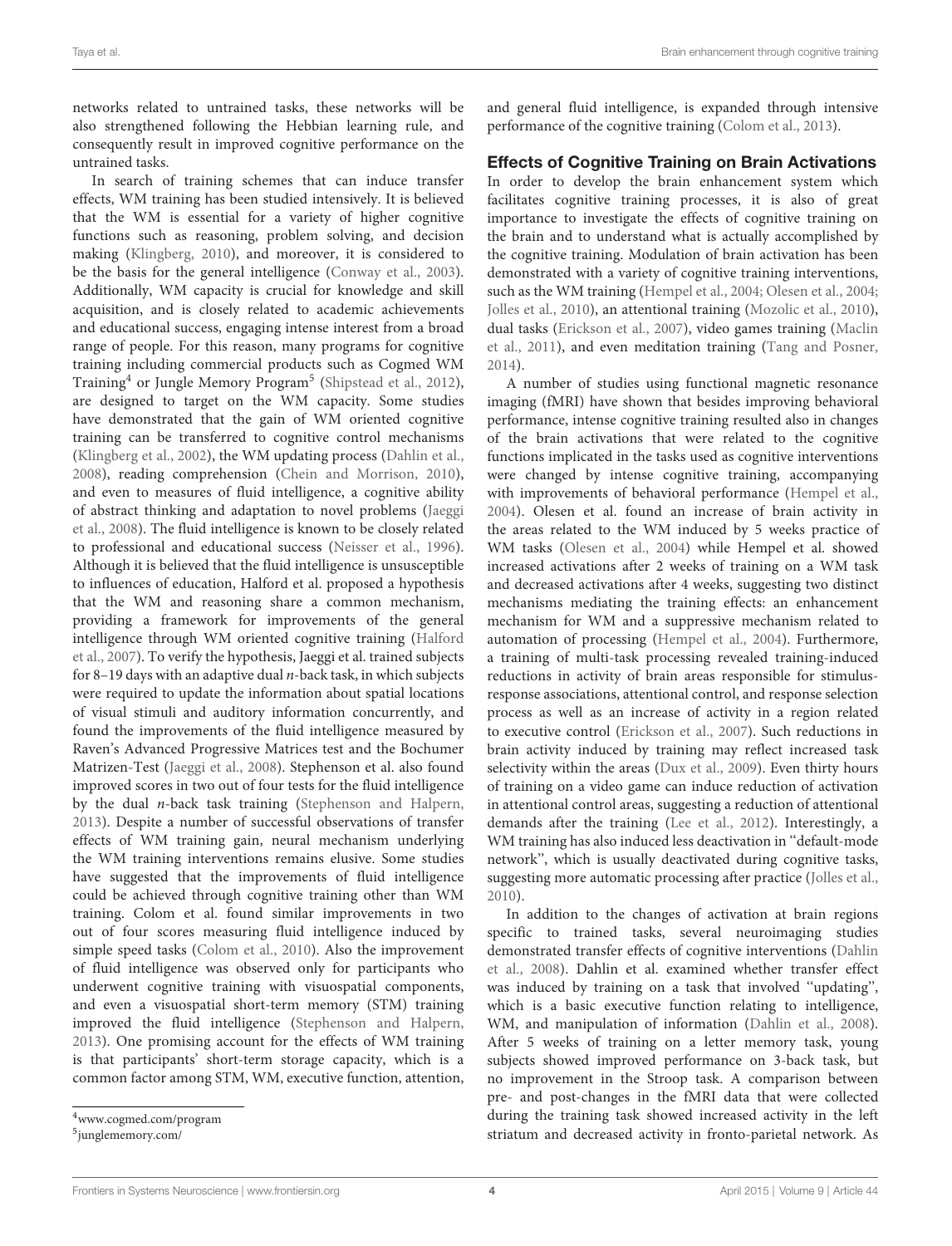far as the transfer task is concerned, training-induced increases in brain activations were found in the left striatum and the frontal cortex for the 3-back task, but no significant changes were detected for the Stroop task. Additionally, a conjunction analysis revealed that overlap region exclusive to letter memory and 3-back was the left striatum, which is associated with updating, suggesting that the activation of the overlapping brain region during the training induced the transfer to the untrained 3-back task. No transfer was observed in older adults who showed no significant activation in the striatum during the letter memory task. Transfer effect was also examined for affective cognitive control [\(Schweizer et al.,](#page-17-13) [2013\)](#page-17-13). They found that twenty days of a dual n-back task with emotional stimuli (eWM task) induced improved emotional regulation and increased activations in the fronto-parietal demand network, including the dorsal and subgenual anterior cingulate (sgACC), on another task that required emotional regulation. Furthermore, several studies have examined cross-modal transfer effects of WM training [\(Schneiders et al.,](#page-17-14) [2011,](#page-17-14) [2012;](#page-17-15) [Buschkuehl et al.,](#page-15-12) [2014\)](#page-15-12). Buschkuel et al. have examined cross-modal transfer effects of 7 days of training of a visuospatial  $n$ -back task to an auditory n-back task, and investigated longitudinal changes of brain activities using perfusion (arterial spin labeling; ASL) [\(Buschkuehl et al.,](#page-15-12) [2014\)](#page-15-12). They found a transfer effects across modalities, and observed increased perfusion in right superior frontal gyrus, which is thought to be involved in executive control and WM processing. On the contrary, Schneiders et al. failed to observe cross-modal transfer effects for a visual and an auditory WM tasks [\(Schneiders et al.,](#page-17-14) [2011,](#page-17-14) [2012\)](#page-17-15). They found a modality-specific training effect for the visual WM training in the right middle frontal gyrus, which is to some extent specific to the maintenance of visual objects in WM, [\(Schneiders et al.,](#page-17-14) [2011\)](#page-17-14), and that for the auditory WM training in the right inferior frontal gyrus responsible for maintaining auditory information [\(Schneiders et al.,](#page-17-15) [2012\)](#page-17-15). However, no across-modal transfer effects were detected. One possible account for this discrepancy is that WM training would once increase brain activations in areas associated with executive control, which is shared between WM tasks with different modalities, but further training would decrease the brain activation along with a decrease in cognitive efforts necessary for the performance of the WM tasks [\(Chein](#page-15-13) [and Schneider,](#page-15-13) [2005\)](#page-15-13).

Furthermore, such modifications of brain activations induced by cognitive training can also be captured by EEG as well [\(Maclin et al.,](#page-17-12) [2011\)](#page-17-12). Changes in activtions related to attentional processes triggered by complex game learning were detected in P3 ERP component as well as in δ and α EEG spectral power [\(Maclin et al.,](#page-17-12) [2011\)](#page-17-12). Moreover, frontal EEG α power during early phase of the game training predicted subsequent learning rates [\(Mathewson et al.,](#page-17-16) [2012\)](#page-17-16). An improvement of the fluid intelligence induced by WM training and increases in θ and α synchronization have suggested that the WM training has improved not only WM maintenance functions, but also central executive and attentional control [\(Jaušovec and Jaušovec,](#page-16-16) [2012\)](#page-16-16). A first-person shooter (FPS) video game enhanced neural processes that support spatial selective attention, as it was shown by increased amplitudes of the later visual ERPs in high-performing FPS players [\(Wu et al.,](#page-18-3) [2012\)](#page-18-3). Improvements of visual attention allocation, executive attention, and updating function in WM representation has been indicated by increases in ERP components (N160, P200 and P300) after training on a WM task that engaged updating function [\(Zhao et al.,](#page-18-4) [2013\)](#page-18-4). Modifications of EEG signals induced by training on a game involving dual tasks or a WM task along with behavioral improvements were also observed for elderly adults [\(Anguera](#page-14-1) [et al.,](#page-14-1) [2013\)](#page-14-1) and dysphoric participants [\(Owens et al.,](#page-17-17) [2013\)](#page-17-17). Moreover, a meditation training such as integrative bodymind training (IBMT) improved attention, mood, and stress regulation, while it increased frontal midline  $\theta$  power, where the anterior cingulate cortex (ACC) is suggested to be the generator of the activity [\(Tang et al.,](#page-18-5) [2009\)](#page-18-5). Thus, several cognitive training programs have shown alterations in brain activities as well as their effectiveness in improvements of cognitive performance. In **[Table 1](#page-5-0)**, we provide a summary of existing neuroimaging studies showing changes in brain activations induced by cognitive training interventions.

## Structural Brain Changes Induced by Cognitive Training Interventions

In addition to the training-induced changes in brain activity, morphological changes can be induced by cognitive practice in the adult brain despite a belief that changes in brain structure are limited to the critical period of development [\(Draganski](#page-15-14) [and May,](#page-15-14) [2008\)](#page-15-14). Repeated practice of skills during professional career can induce long-lasting changes in structure of the brain: i.e., London taxi drivers who have substantial experiences to use spatial knowledge for navigation in the complex city were found to have larger gray matter volumes in hippocampus [\(Maguire et al.,](#page-17-18) [2006\)](#page-17-18), professional typists devoted to the prolonged practice of typing show increased gray matter volume in brain regions related to programming of motor tasks such as supplementary motor area, prefrontal cortex and cerebellum [\(Cannonieri et al.,](#page-15-15) [2007\)](#page-15-15), violinists and other string players who use the second to the fifth digits of the left hand for fingering the string have larger cortical representation of the digits of the left hand in the primary somatosensory cortex [\(Elbert et al.,](#page-15-16) [1995\)](#page-15-16).

More directly, several studies have examined the effects of training on the structure of the brain. Modulations of neural structures and functions of the brain can occur for a relatively short period of time as demonstrated by MRbased morphology in conjunction with longitudinal design. Three months of training on juggling task induced a transient expansion of gray matter in the brain areas associated with the processing and storage of complex visual motion for both young and older participants [\(Draganski et al.,](#page-15-17) [2004;](#page-15-17) [Boyke](#page-15-18) [et al.,](#page-15-18) [2008\)](#page-15-18). Even seven days of the juggling training induced a change in gray matter [\(Driemeyer et al.,](#page-15-19) [2008\)](#page-15-19) and 6 weeks of the training induced changes in white matter measured with diffusion tensor imaging (DTI) as well as in gray matter density [\(Scholz et al.,](#page-17-19) [2009\)](#page-17-19). Additionally, real-life intervention such as an intensive preparation for the medical examination, which requires acquisition of substantial amount of new information,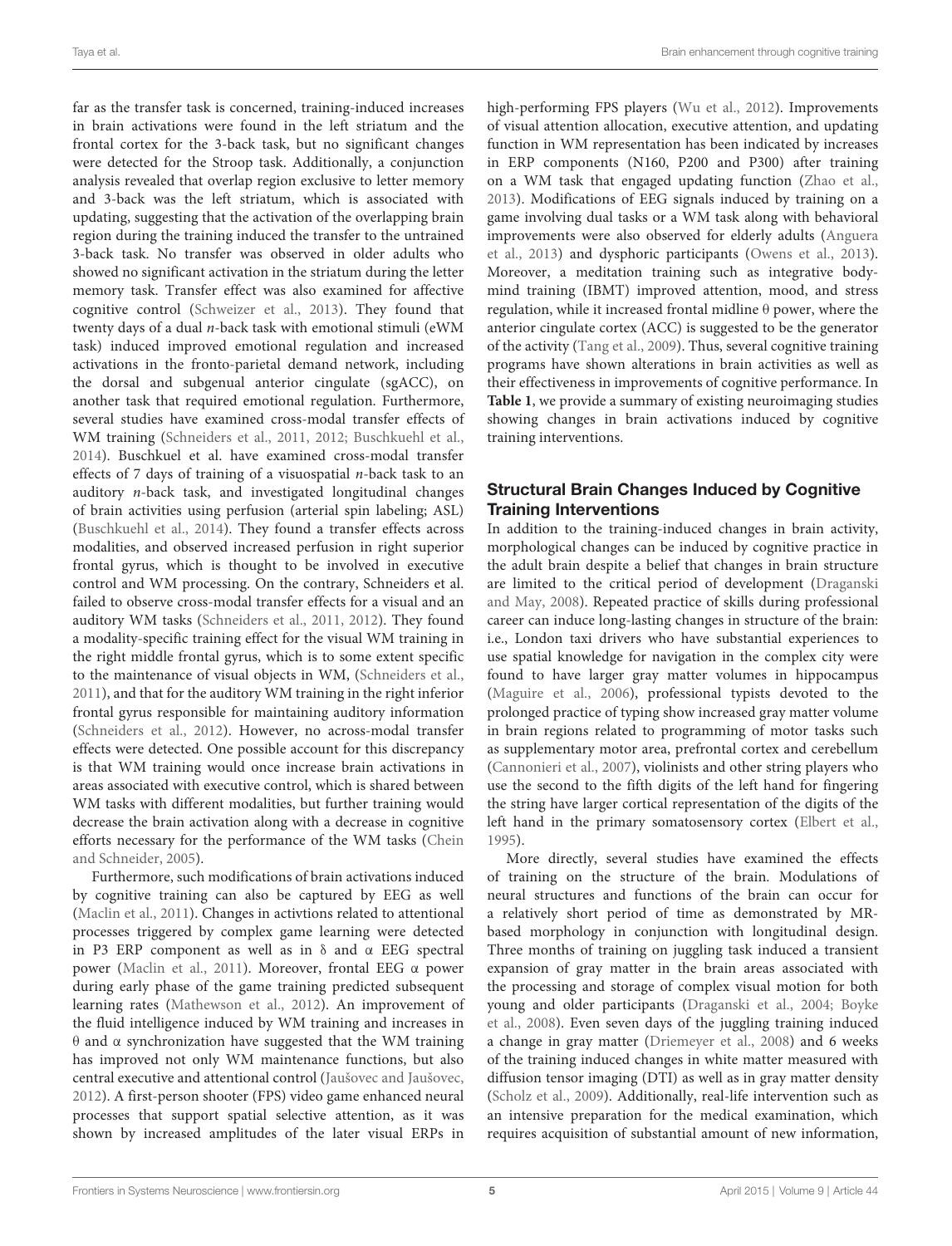<span id="page-5-0"></span>

| Study                        | <b>Modality</b>     | <b>Training task</b>                               | Control group                                 | Population        | <b>Training period</b> |
|------------------------------|---------------------|----------------------------------------------------|-----------------------------------------------|-------------------|------------------------|
| McKendrick et al. (2014)     | <b>NIRS</b>         | a dual verbal and spatial WM<br>task               | a yoked condition group                       | YA                | 5 days                 |
| Heinzel et al. (2014)        | fMRI                | an adaptive $n$ -back task                         |                                               | OA and YA         | 4 weeks                |
| Buschkuehl et al. (2014)     | <b>ASL</b>          | adaptive visuaospatial n-back                      | vocabulary and general<br>knowledge questions | YA                | 7 days                 |
| Zhao et al. (2013)           | <b>EEG</b>          | Three memory tasks                                 | no training                                   | YA                | $21 - 23$ days         |
| Schweizer et al. (2013)      | fMRI                | adaptive emotional dual n-back                     | a feature match training                      | YA                | 20 days                |
| Owens et al. (2013)          | <b>EEG</b>          | an online dual n-back task                         | a nonadaptive dual 1-back<br>task             | YA<br>(dysphoric) | 2 weeks                |
| Anguera et al. (2013)        | EEG                 | NeuroRacer (a dual task)                           | single task and no-contact<br>control         | <b>OA</b>         | 4 weeks                |
| Wu et al. (2012)             | <b>EEG</b>          | a FPS video game                                   | nonaction game control group                  | YA                | 10h                    |
| Schneiders et al. (2012)     | fMRI                | adaptive auditory n-back                           |                                               | YA                | 2 weeks                |
| Prakash et al. (2012)        | fMRI                | Space Fortress vidoegame                           | only limited game experience                  | YA                | 30 h                   |
| Mathewson et al. (2012)      | <b>EEG</b>          | Space Fortress vidoegame                           |                                               | YA                | 20h                    |
| Lee et al. (2012)            | fMRI                | Space Fortress videogame                           | only limited game experience                  | YA                | 30 h                   |
| Jaušovec and Jaušovec (2012) | EEG,<br><b>NIRS</b> | Five different WM tasks                            | communication and social<br>skills            | YA                | 30 h                   |
| Schneiders et al. (2011)     | fMRI                | adaptive visual or auditory<br>$n$ -back           | no training                                   | YA                | 2 weeks                |
| Maclin et al. (2011)         | <b>EEG</b>          | Space Fortress vidoegame                           |                                               | YA                | 20h                    |
| Jolles et al. (2010)         | fMRI                | a verbal WM task                                   | no training                                   | YA                | 6 weeks                |
| Dux et al. (2009)            | fMRI                | sensory-motor task (single or<br>dual task trials) |                                               | YA                | 2 weeks                |
| Tang et al. (2009)           | <b>EEG</b>          | a meditation training                              | a relaxation training                         | YA                | 5 days                 |
| Dahlin et al. (2008)         | fMRI                | a letter memory task                               | no training                                   | OA and YA         | 5 weeks                |
| Erickson et al. (2007)       | fMRI                | a dual tasks and a single task                     | no training                                   | YA                | 2-3 weeks              |
| Olesen et al. (2004)         | fMRI                | WM tasks                                           |                                               | YA                | 5 weeks                |
| Hempel et al. (2004)         | fMRI                | $n$ -back                                          |                                               | YA                | 4 weeks                |

Note: EEG: electroencephalography, fMRI: functional magnetic resonance imaging, NIRS: near-infrared spectroscopy, ASL: arterial spin labeling, YA: young adults, OA: old adults.

could also induce the increment of gray matter in the brain areas known to be involved in memory processes [\(Draganski et al.,](#page-15-20) [2006\)](#page-15-20). Furthermore, a variety of training tasks other than the juggling training have induced alterations in brain structures. A Morse code training, a sort of language learning, induced a gray matter increase in the left occipitotemporal cortex, which projects to the area involved in language perception [\(Schmidt-](#page-17-22)[Wilcke et al.,](#page-17-22) [2010\)](#page-17-22). A complex motor skill learning task induced an increase in gray matter volume in the prefrontal cortex, which was positively correlated with performance improvements over time, and a decrease in white matter volume in the prefrontal cortex [\(Taubert et al.,](#page-18-6) [2010\)](#page-18-6). A memory training induced cortical thickness changes in the right fusiform and lateral orbitofrontal cortex correlated with improvements in memory performance [\(Engvig et al.,](#page-15-21) [2010\)](#page-15-21). A WM training increased myelination measured by fractional anisotropy (FA) of fiber tracts in the white matter regions adjacent to the intraparietal sulcus and the anterior part of the body of the corpus callosum, both of which are considered to be critical in WM [\(Takeuchi et al.,](#page-18-7) [2010\)](#page-18-7). A mental calculation training that required WM function induced a decrease in regional gray matter volume in the WMrelated regions, which could be attributed to the usage-dependent selective elimination of synapses [\(Takeuchi et al.,](#page-18-8) [2011\)](#page-18-8). A meditation training increased white matter efficiency in areas surrounding the ACC that is implicated in cognitive control

[\(Tang et al.,](#page-18-9) [2012\)](#page-18-9). Furthermore, a logical reasoning training gain to fluid intelligence was associated with an increase in structural integrity in corpus and genu of the corpus callosum, which connect between homologous cortical areas of the two hemispheres and are considered to be involved in executive functions and WM [\(Wolf et al.,](#page-18-10) [2014\)](#page-18-10). Taken together, structural brain changes in response to cognitive training interventions were observed for a variety of training schemes, and such changes were mainly found in the brain areas that were supposed to be involved in the training tasks. These observed structural plasticity can be a basis of improvements in cognitive functions through the interventions, suggesting a potential effectiveness of the cognitive training. We provide a brief summary of structural changes in the brain induced by training intervention in **[Table 2](#page-6-0)**.

#### Summary of Effects of Cognitive Training

In summary, cognitive training can modify activations or the structure of the brain regions directly related to the training tasks along with improvements in behavioral performance of the tasks. As different training tasks can induce changes of brain activations at different brain areas, the selection of training tasks is also an important issue. Although the brain areas engaged by the training tasks can be different dependent on sensory modality, the cognitive tasks recruiting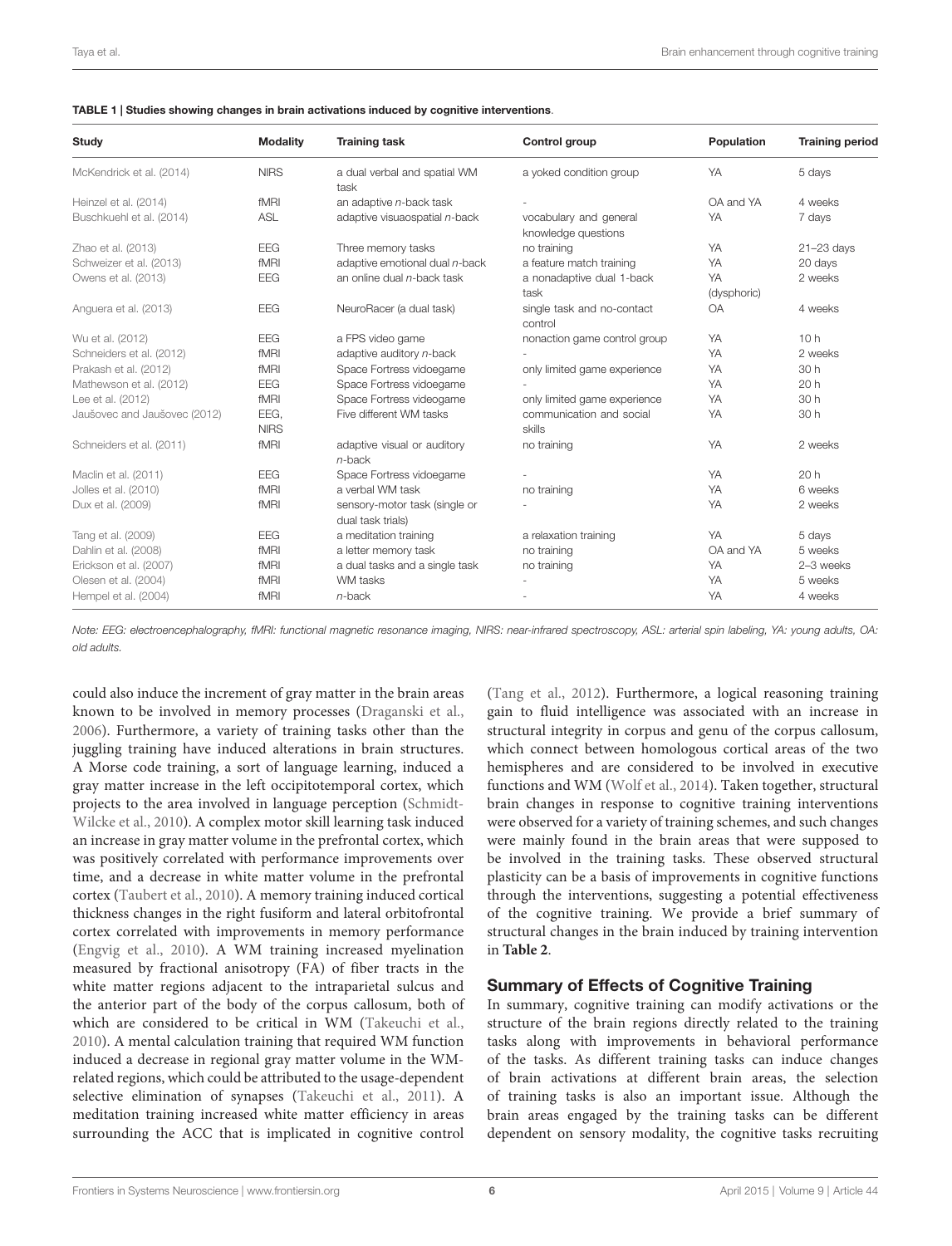<span id="page-6-0"></span>

| TABLE 2   Studies showing structural brain changes induced by training interventions. |  |
|---------------------------------------------------------------------------------------|--|
|---------------------------------------------------------------------------------------|--|

| Study                        | <b>Modality</b>         | <b>Training task</b>           | Control group             | Population            | <b>Training period</b> |
|------------------------------|-------------------------|--------------------------------|---------------------------|-----------------------|------------------------|
| Wolf et al. (2014)           | DTI                     | logical reasoning training     |                           | <b>OA</b>             | 4 weeks                |
| Tang et al. (2012)           | DTI                     | a meditation training          | a relaxation training     | YA                    | 4 weeks                |
| Takeuchi et al. (2011)       | gray matter volume      | mental calculation             | placebo, no training      | YA                    | 5 days                 |
| Takeuchi et al. (2010)       | DTI                     | WM program                     |                           | YA                    | 2 months               |
| Engvig et al. (2010)         | cortical thickness      | memory training                | no training               | OA                    | 8 weeks                |
| Taubert et al. (2010)        | DTI, gray matter volume | a complex motor skill learning |                           | YA                    | 6 weeks                |
| Schmidt-Wilcke et al. (2010) | gray matter density     | a Morse code learning          | no training               | YA                    | $2.5 - 8$ months       |
| Scholz et al. (2009)         | DTI, gray matter        | juggling                       | no training               | YA                    | 6 weeks                |
| Driemeyer et al. (2008)      | gray matter density     | juggling                       |                           | YA                    | 7 days                 |
| Boyke et al. (2008)          | gray matter density     | juggling                       |                           | <b>OA</b>             | 3 months               |
| Draganski et al. (2006)      | gray matter density     | studying for medical exam      |                           | YA (medical students) | 3 months               |
| Draganski et al. (2004)      | gray matter density     | juggling                       | jugglers vs. non-jugglers | YA                    | 3 months               |

Notes: DTI: diffusion tensor imaging, YA: young adults, OA: old adults.

higher cognitive functions, such as WM training or attentional training, are likely to show some transfer effects. Most of the demanding tasks usually recruit higher cognitive functions such as executive function, cognitive control, and attentional control [\(Buschkuehl et al.,](#page-15-12) [2014\)](#page-15-12). For example, WM training is supposed to induce changes in brain activity in frontal and parietal cortex, both of which are associated with WM capacity [\(Klingberg,](#page-16-1) [2010\)](#page-16-1), a WM task that demands emotional regulation evoked increased activation in a part of the ACC, which has been shown to be involved in cognitive control and emotional regulation [\(Schweizer et al.,](#page-17-13) [2013\)](#page-17-13), an attention training program altered a part of the attentional control system in the prefrontal cortex [\(Mozolic et al.,](#page-17-11) [2010\)](#page-17-11), sensory motor tasks such as a juggling and a videogame modified cortical regions involved in spatial attention [\(Prakash et al.,](#page-17-21) [2012\)](#page-17-21) or visual areas specific to motion processing [\(Draganski and May,](#page-15-14) [2008\)](#page-15-14), and meditation training program changed brain activities associated with attention, mood, and stress regulation [\(Tang](#page-18-2) [and Posner,](#page-18-2) [2014\)](#page-18-2). These results suggest that higher cognitive functions can be improved by cognitive training interventions regardless of sensory modality involved, and the changes in brain activations after cognitive training can be captured by a variety of neuroimaging techniques including fMRI, EEG, fNIRS and structural MRI. Although it is difficult to utilize functional or structural MRI for real-time tracking of training-induced changes of the brain due to their costs and portability, some of the neuroimaging techniques such as EEG can be useful for monitoring alterations in brain activity during the course of cognitive training.

# EEG Biomarkers for Cognitve Workload

In the previous section, we introduced studies showing functional and structural changes of the brain induced by cognitive training interventions. These studies have shown that human cognitive functions could be improved through cognitive interventions if the brain regions implicated in trained tasks overlap between trained and untrained target tasks. In the cognitive training, subjects are required to repeatedly perform behavioral tasks such as WM tasks or video games. As a result of intense involvements of the brain regions during the course of the training, connections among the regions would be enhanced, leading to improved cognitive performance. To engage the brain regions effectively, individualized adaptive training platforms can be useful tools. Also, the neuroimaging techniques including EEG can capture changes in cognitive performance which could be potentially used as biomarkers for the brain enhancement system and facilitate learners' learning process through tracking learning progress or monitoring mental states.

For example, cognitive overload would induce a reduction of learner's motivation and mental fatigue, both of which hamper the effectiveness of cognitive training interventions. Thus, the cognitive training can be facilitated using passive Brain-Computer Interface (BCI) system, which utilizes biomarkers derived from the brain signal and adapts to the user's performance without the purpose of voluntary control of the system [\(Zander and Kothe,](#page-18-11) [2011\)](#page-18-11). Through a real-time monitoring of cognitive workload of learners, the system can flexibly be adjusted to avoid overloading learners' cognitive resources and to keep the learners' engagement and motivation, speeding up the learning progress [\(Baldwin and Penaranda,](#page-14-0) [2012\)](#page-14-0). Additionally, individual differences in learners' learning rate can be predicted by EEG biomarker [\(Mathewson et al.,](#page-17-16) [2012\)](#page-17-16), suggesting that combinations with other cognitive training or neurofeedback training which improve the EEG biomarker could optimize training of targeted cognitive functions. In this section, we will first provide a general introduction of EEG biomarkers, which have been studied mainly for BCI and Neurofeedback, and discuss a potential use of biomarkers for increasing effectiveness of cognitive training interventions. As it is practically difficult to use fMRI or structural MRI to monitor learners' learning process in real-time due to its costs and portability, we will focus on EEG biomarkers here. Then, examples of neurophysiological biomarkers for cognitive workload will be introduced, which can be used for optimizing cognitive workload of a training task to keep learners' concentration and motivation.

#### EEG Biomarkers: BCI and Neurofeedback

The biomarkers based on EEG have been studied extensively for the BCI, which enables users to control computers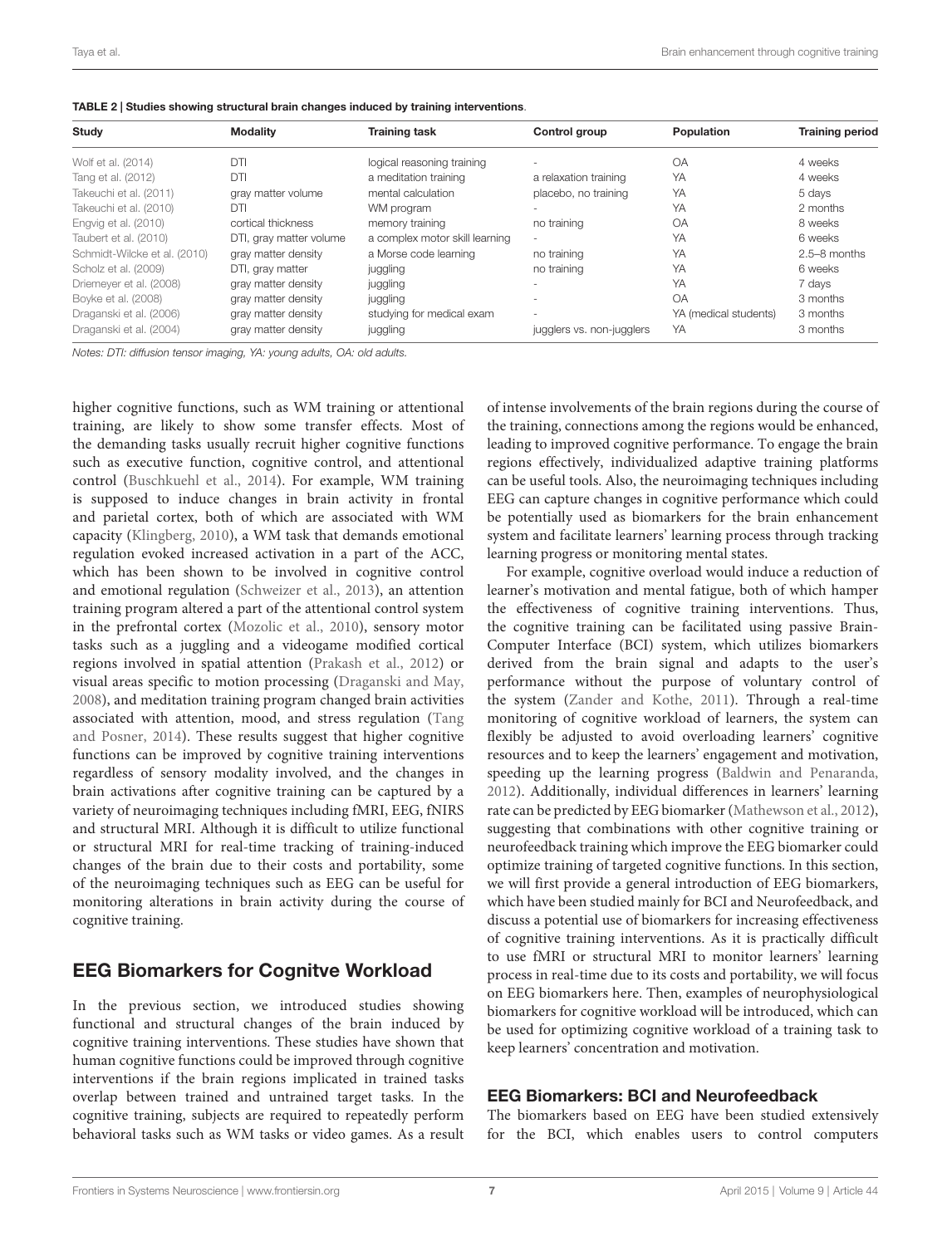or devices through the neurophysiological signals, mainly because of ease of use and low cost [\(Graimann et al.,](#page-16-18) [2010\)](#page-16-18). Mathematical techniques developed for the BCI system can also be employed for the assistive system of cognitive training interventions. In general, the detection of mental states consists of three stages: pre-processing, feature extraction and selection, and classification. The pre-processing can include artifact removals, spatial filtering, and temporal filtering. After the pre-processing, specific properties of the signal will be extracted over window, useful features will be selected for dimensional reduction, and the selected features will be subjected to classification, which accounts for difference in mental states. Classification enables the system to adapt to individual difference in learners, but the selection of feature space to be extracted is critical for detection of cognitive states, and requires understanding of mechanism behind the cognitive states.

In the BCI systems, various types of EEG signals such as modulations of sensorimotor rhythms (SMR) during motor imagery [\(Pfurtscheller et al.,](#page-17-23) [1997\)](#page-17-23), event-related potentials [\(Farwell and Donchin,](#page-15-22) [1988\)](#page-15-22) or slow cortical potentials (SCPs; [Birbaumer et al.,](#page-14-2) [1999\)](#page-14-2) are utilized for discriminating mental states. In any case, it is well known that users often have to be trained to control the BCI system properly, suggesting a need of adjustments to individual difference in signals [\(Neuper](#page-17-24) [and Pfurtscheller,](#page-17-24) [2010\)](#page-17-24). In the course of the training for the control of BCI, the user is repeatedly presented with feedbacks indicating performance of the system, and needs to learn voluntarily generating specific patterns of brain signal, which is detectable by the BCI system. Thus, a kind of neurofeedback training for the BCI control is necessary. Actually, the only difference between typical BCI systems and neurofeedback training is how to use biomarkers. For the BCI system, detected mental states would be used for controlling devices and the training would be done through improvements of behavioral performance in the control while the neurofeedback training would be achieved through direct modulations of brain signal.

EEG-neurofeedback has been examined with various types of EEG biomarkers, e.g., up- or down-training of the SMR, the β1 ratio, the  $θ/α$  ratio, γ, etc., and improved cognitive functions including sustained attention, orienting, executive functions, spatial rotation, procedural memory, recognition memory have been repeatedly reported through the EEGneurofeedback training [\(Gruzelier,](#page-16-19) [2014\)](#page-16-19). The successful outcomes of the neurofeedback training suggest that the mental state revealed by the EEG biomarkers could provide quantitative metrics for guiding learners to obtain certain mental state suitable for efficient learning or performing specific tasks. In the neurofeedback training, the desired brain state would be achieved through associative learning, in which the association between the desired state and reinforcing feedback stimulus revealing the brain activity is learned [\(Sulzer et al.,](#page-18-1) [2013\)](#page-18-1). For the adaptive system for effective training, such neurofeedback techniques could be used to optimize learners' mental state to facilitate their learning progress.

# Neurophysiological Biomarkers for Cognitive Workload

The assessment of cognitive workload based on neurophysiological biomarkers, particularly EEG biomarker has been of great interest and been extensively studied [\(Kothe](#page-16-4) [and Makeig,](#page-16-4) [2011\)](#page-16-4), and the spectral analysis of the EEG waveforms is a powerful tool for the assessment of the mental states during performance of cognitive tasks [\(Kohlmorgen et al.,](#page-16-20) [2007\)](#page-16-20).

To search for features of EEG signals associated with task demands, an increase of the EEG power-spectrum in the θ bands (4–7 Hz) at frontal sites and a decrease in the  $\alpha$  bands (8–12 Hz) over parietal sites have been investigated [\(Borghini et al.,](#page-15-23) [2014\)](#page-15-23). The increase of frontal  $\theta$  activity has been observed for high cognitive demand or high mental effort [\(Berka et al.,](#page-14-3) [2007\)](#page-14-3), and is considered to reflect attentional process to allocate cognitive resources [\(Gomarus et al.,](#page-16-21) [2006\)](#page-16-21) while the decrease of α power may reflect semantic LTM processing [\(Klimesch,](#page-16-22) [1999\)](#page-16-22).

These kinds of neurophysiological biomarkers can be used for on-line monitoring of mental states. Aricò et al. developed a framework for classification of multiple levels of mental workload during a simulated flight based on EEG and ECG signals [\(Aricò et al.,](#page-14-4) [2014\)](#page-14-4). In this study, subjects performed the Multi Attribute Task Battery (MATB; [Comstock and](#page-15-24) [Arnegard,](#page-15-24) [1992\)](#page-15-24), which includes a variety of simulated tasks involved in a flight scene, over three different difficulty levels (cruise flight phase, flight level maintaining, and emergencies) during recordings of EEG and ECG signals. The classifiers were trained offline for discriminating cognitive workload, and then tested with the other data where difficulty levels were changed dynamically. The stability of the classifier parameters was tested as well. The workload was assessed based on fusion workload index: a combination of EEG and ECG based workload indices. For the EEG-based workload index, the power spectral density (PSD) was evaluated, and the stepwise linear discrimination analysis (SWLDA) was used to select the most relevant spectral features to discriminate workload levels. For the ECG-based workload index, the PSD was estimated for R-peaks extracted from the ECG signal, and the relevant features were selected using the SWLDA. The derived workload indices were subjected to the SWLDA to calculate the best estimation of coefficients of a linear combination of the EEG and ECG-based workload indices for discriminating the workload levels. The authors demonstrated that the proposed system was able to evaluate multiple levels of mental workload, and the classification parameters were stable within a week.

The frontal  $\theta$  and parietal  $\alpha$  power can be changed along with a change of cognitive efforts induced by training of a task. In the study by Borghini et al., subjects trained on the MATB for 5 days while EEG signals were recorded at first (T1), third (T3) and fifth (T5) day of the training [\(Borghini et al.,](#page-15-25) [2015\)](#page-15-25). The frontal  $\theta$ power increased from T1 to T3, and then decreased at T5 and the parietal α power showed an opposite pattern while performances of the MATB task continued to improve during the training. This result seems to reflect changes in attentional demands in the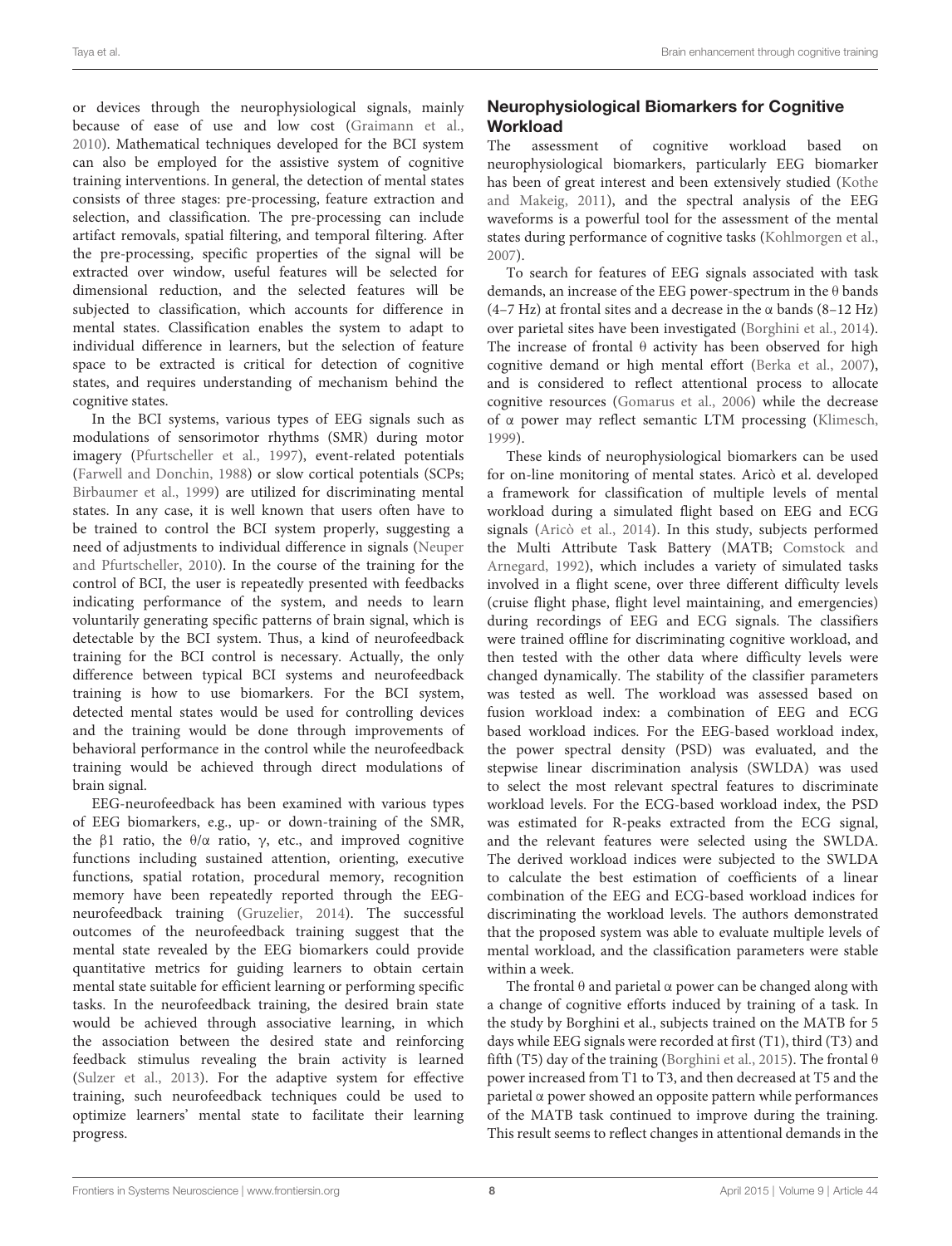course of the training. We may be able to monitor the progress of cognitive training through such biomarkers associated with allocation of attentional resources.

In summary, there exist several evidences showing that neurophysiological biomarkers can discriminate between different levels of cognitive workload. Although further developments would be necessary for applications based on integration of such biomarkers into an adaptive training system, classification of cognitive workload can be a useful measure for assisting cognitive training and increase its effectiveness by controlling the difficulty levels of the training task. Actually, as mentioned above, some studies have shown changes in frontal θ power after WM training [\(Jaušovec and Jaušovec,](#page-16-16) [2012\)](#page-16-16) or training that uses a complex video game [\(Anguera et al.,](#page-14-1) [2013\)](#page-14-1), suggesting that these EEG biomarkers can be useful for tracking the progress of cognitive training.

# Brain Connectome Approach

The brain connectome is a useful approach not only for understanding brain cognitive functions, but also for extracting biomarkers that could discriminate between different brain states. By using network metrics to represent a feature space for classification, detection of mental states of learners could be enhanced. In this section, we will introduce the network science and its application to brain networks. Firstly, a general introduction of the network science will be provided. Secondly, prior studies using brain connectome approach will be introduced. Then, we will discuss why the connectome approach is beneficial to the brain enhancement system and how it can boost the learning progress. Finally, we will introduce prior studies showing differences or modifications of the brain connectivity patterns, which suggest potential use of brain connectome approach for the brain enhancement system.

# Network Science

It is widely known that brain is a complex network consisting of brain regions dedicated to different kinds of cognitive functions. Furthermore, accumulating evidences support that cognitive functions emerge from the dynamic interactions of distributed brain areas in large-scale networks [\(Bressler](#page-15-4) [and Menon,](#page-15-4) [2010\)](#page-15-4). Thus, in order to understand the neural mechanism behind the cognitive training interventions, it would also be important to study alterations in the brain network. The network science, largely based on graph theory, is a useful methodology for investigating an architecture of a complex network and has been employed for studying the brain network [\(Bullmore and Sporns,](#page-15-26) [2009;](#page-15-26) [Sporns,](#page-17-4) [2014\)](#page-17-4). Graph theory is a field of mathematics, aiming at studying topological architecture of networks, and has a long history, dating back to 1736 when a pioneering Swiss mathematician, Leonhard Euler, published the paper on the famous ''Seven Bridges of Königsberg'' problem. More recently, Watts and Strogatz employed graph theoretical approach to show ''small-world'' structure of complex networks derived from empirical data [\(Watts and Strogatz,](#page-18-12) [1998\)](#page-18-12), leading to the rise of network science as a mathematical tool for studying structure and functions of a wide variety of complex systems from neuroscience, social science, physics, biology, computer science, etc.

In graph theory, networks are represented as ''graphs'' that consist of objects (''nodes'' or ''vertices'') and connections or relationships between them (''edges''). The topological properties of complex network are quantified by a wide variety of measures, such as small-worldness, modularity, hierarchy, centrality, and the distribution of network hubs [\(Bullmore](#page-15-26) [and Sporns,](#page-15-26) [2009\)](#page-15-26). For example, the degree of a node is the number of connections linking to the other nodes, and the probability distribution of the node degree over the whole network is called the degree distribution: a useful measure for investigating a global architecture of a network. Clustering coefficients quantify the degree of mutual connections between the nearest neighbors of a node. High clustering leads to high efficiency of local interactions and robustness. Shortest path length is the minimum number of edges necessary for a node to reach to another. The inverse of the path length can be used to quantify global efficiency of information transfer of the network. Connection density is a proportion of actual connections to the total possible connections. High connection density indicates high physical cost of a network. The centrality of a node represents its importance in communication, and several measures for node centrality has been proposed, such as degree centrality, eigenvector centrality, closeness centrality, betweennes centrality, and so on. For example, the degree centrality is the simplest centrality measure: the degree of a node, while Betweenness centrality is measured by counting the number of paths between the other nodes passing through the node for taking the shortest route. Nodes with high centrality are called hubs, and can be used for assessing robustness of the network by deleting them. Complex networks often consist of a number of modules composed of locally interconnected nodes with few connections to those in different modules. Hubs can have different roles in this complex network architecture. Provincial hubs are connected mainly to nodes inside their own modules while connector hubs have connections with nodes in other modules. Further details about the formulation of these network metrics and their interpretation can be found in recent reviews of this topic (e.g., [Rubinov and Sporns,](#page-17-25) [2010\)](#page-17-25).

Graph theoretical network analysis allows us to quantitatively study topology of networks. A number of studies utilizing graph theoretical measures have revealed that most real world networks including brain network had non-trivial topological features. Watts and Storogatz have shown that a variety of networks have ''small-world'' properties, based on empirical examples including social network of film actors, power grid, and the neural network of the worm Caenorhabditis elegans (C. elegans) [\(Watts and](#page-18-12) [Strogatz,](#page-18-12) [1998\)](#page-18-12). The ''small-world'' network, by analogy with the small-world phenomenon (popularly known as six degrees in separation), has topological properties somewhere between two extreme cases, i.e., regular and random networks. The smallworld network can be characterized by two independent graph theoretical measures introduced above, namely the clustering coefficients and average shortest path length. Regular network is highly clustered, but has a large path length: it is robust,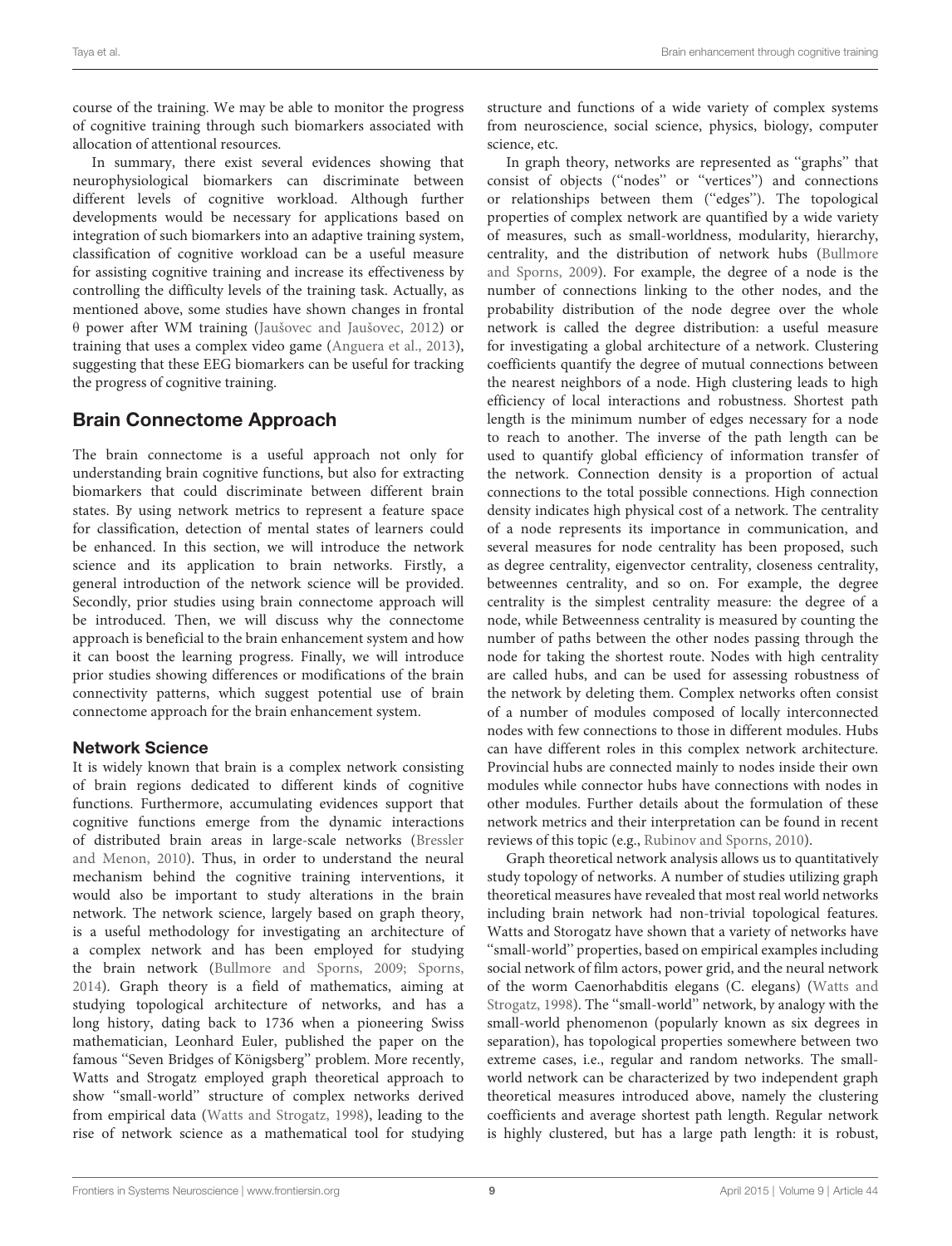yet inefficient in information transfer. Random network, on the other hand, has a small path length along with a small clustering coefficient, indicating that it is efficient, but is not robust. Small-world network is the intermediate between the regular and the random network, and consists of a number of clusters or modules, interlinking with each other via hubs. Such modular architecture of the small-world network enables global efficiency of information transfer and robustness to perturbations at the same time. It is believed that the small-world architecture is a fundamental principle of a diversity of complex networks, e.g., social, economical, biological, and neurological networks.

Scale-free network, whose degree distribution follows a power law, is also an important concept in the network science [\(Barabási,](#page-14-5) [2013\)](#page-14-5). The scale-free property of the network means that some ''hub'' nodes have a large number of connections while a majority of nodes have only a few connections, which is considered to enable rapid information transfer, minimal wiring costs, and balancing between local and global communications. Such scale-free property has also been found in a variety of networks in the natural world.

## Brain Connectome Approach to Large-Scale Human Brain Network

A number of studies have attempted to employ graph theoretical approaches for the brain network analysis [\(Sporns,](#page-17-4) [2014\)](#page-17-4). For large-scale human brain networks, the nodes are usually considered to be brain regions or sensors (e.g., voxels for fMRI and electrodes for EEG/magnetoencephalography (MEG)) while the edges can be derived from different, but relevant forms of connectivity, i.e., anatomical connectivity (AC), functional connectivity (FC), or effective connectivity (EC). AC, also called structural connectivity, is the axonal-fibers (white matter) pathways usually acquired by DTI or diffusion spectrum imaging (DSI). FC is defined as temporal dependency between activities of distributed and often spatially distant brain regions without explicit reference to causal effects, normally monitored via fMRI. EC represents causal interactions between brain regions, defined as an influence of one system on another. The causality can be inferred through network perturbations, or the temporal ordering of events. As estimations of EC usually require high temporal resolution, signals from EEG, electrocorticogram (ECoG) or MEG are used. The distinction between FC and EC in neuroimaging studies is important when considering several aspects of functional organization [\(Friston,](#page-15-27) [1994\)](#page-15-27). Once the connectivity pattern is provided, regardless of which modality is employed for deriving the network, graph theoretical approaches can be applied for investigating its network architecture. The functional and EC derived from functional data can dynamically change even at rest and do not necessarily match with the AC and should not be interpreted as it is [\(Honey et al.,](#page-16-23) [2009;](#page-16-23) [Hermundstad et al.,](#page-16-24) [2013\)](#page-16-24).

To obtain connectivity patterns of the large-scale network from brain activity, a variety of techniques have been proposed. For FC, correlation analysis can be used regardless of the modality of signals while several techniques have been proposed for EC, depending on modality of signals. To derive EC from electrophysiological signals such as EEG and ECoG, the Granger causality analysis based on multivariate autoregressive model (MVAR) can be used to determine the directional interaction among electrophysiological signals [\(Astolfi et al.,](#page-14-6) [2007\)](#page-14-6). The directed transfer function (DTF; Kami nski and [Blinowska,](#page-16-25) [1991\)](#page-16-25) and the partial directed coherence (PDC; [Baccalá and Sameshima,](#page-14-7) [2001\)](#page-14-7) have been used to estimate such causal relationships. To derive EC from fMRI data, Granger Causality Modeling (GCM) and Dynamic Causal Modeling (DCM) have been proposed [\(Valdes-Sosa et al.,](#page-18-13) [2011\)](#page-18-13). Approximately, GCM is data-driven while DCM is hypothesisdriven. Once connectivity maps are obtained regardless of techniques used for deriving connectivity patterns, graph theoretical approaches can be employed to investigate the network properties.

Graph theoretical network metrics demonstrate topological architecture of the brain network, such as global or local efficiency of information transfer, small-worldness, and a modular structure of the network. Studies employing graph theoretical metrics on human large-scale structural brain network have exhibited robust small-world properties, i.e., high clustering coefficients with relatively small mean path length, for structural brain networks derived from diffusion MRI [\(Hagmann](#page-16-26) [et al.,](#page-16-26) [2007\)](#page-16-26) as well as those from cortical thickness [\(He](#page-16-27) [et al.,](#page-16-27) [2007\)](#page-16-27). Similarly, the small-world properties have also been shown for human brain functional networks based on neurophysiological data, such as a task fMRI [\(Eguíluz et al.,](#page-15-28) [2005;](#page-15-28) [Kinnison et al.,](#page-16-28) [2012;](#page-16-28) [Breckel et al.,](#page-15-29) [2013\)](#page-15-29), resting-state fMRI [\(Salvador et al.,](#page-17-26) [2005;](#page-17-26) [Achard et al.,](#page-14-8) [2006;](#page-14-8) [Achard and Bullmore,](#page-14-9) [2007;](#page-14-9) [van den Heuvel et al.,](#page-18-14) [2008\)](#page-18-14), EEG [\(Micheloyannis et al.,](#page-17-27) [2006,](#page-17-27) [2009;](#page-17-28) [Stam et al.,](#page-17-29) [2007;](#page-17-29) [Smit et al.,](#page-17-30) [2008;](#page-17-30) [Boersma et al.,](#page-14-10) [2011;](#page-14-10) [Langer et al.,](#page-16-29) [2012;](#page-16-29) [Sun et al.,](#page-18-15) [2014a\)](#page-18-15), and MEG [\(Stam,](#page-17-31) [2004;](#page-17-31) [Deuker et al.,](#page-15-30) [2009\)](#page-15-30). Also, the scale-free organization has been reported for the functional network derived from fMRI [\(Eguíluz](#page-15-28) [et al.,](#page-15-28) [2005;](#page-15-28) [Achard et al.,](#page-14-8) [2006;](#page-14-8) [van den Heuvel et al.,](#page-18-14) [2008\)](#page-18-14) and EEG [\(Lee et al.,](#page-16-30) [2010\)](#page-16-30). These findings consistent among structural and functional brain network reveal that the smallworld and scale-free property are fundamental principles of the brain networks, suggesting that the brain networks have evolved to achieve high efficiency of information transfer between nodes at low connection cost with robustness to perturbations.

Furthermore, several studies have shown that the human brain network has some ''hub'' regions that work as core regions linking between brain regions [\(van den Heuvel and Sporns,](#page-18-16) [2013b\)](#page-18-16). The hub regions were identified for both structural brain networks [\(He et al.,](#page-16-27) [2007;](#page-16-27) [Hagmann et al.,](#page-16-31) [2008;](#page-16-31) [Iturria-](#page-16-32)[Medina et al.,](#page-16-32) [2008;](#page-16-32) [Gong et al.,](#page-16-33) [2009;](#page-16-33) [van den Heuvel and](#page-18-17) [Sporns,](#page-18-17) [2011,](#page-18-17) [2013a;](#page-18-18) [Nijhuis et al.,](#page-17-32) [2013\)](#page-17-32) and functional brain networks [\(Achard et al.,](#page-14-8) [2006;](#page-14-8) [Cole et al.,](#page-15-31) [2010b;](#page-15-31) [Tomasi and](#page-18-19) [Volkow,](#page-18-19) [2011a](#page-18-19)[,b;](#page-18-20) [Zuo et al.,](#page-18-21) [2012\)](#page-18-21). The identified hub areas were relatively consistent among the studies regardless of the modality used for obtaining the brain networks, and mostly included parietal and prefrontal regions, such as precuneus, anterior and posterior cingulate gyrus, and the superior frontal gyrus [\(Bullmore and Sporns,](#page-15-26) [2009;](#page-15-26) [van den Heuvel and Sporns,](#page-18-16) [2013b\)](#page-18-16). These hub regions are believed to be responsible for multimodal or integrative function. In fact, the precuneus is a part of the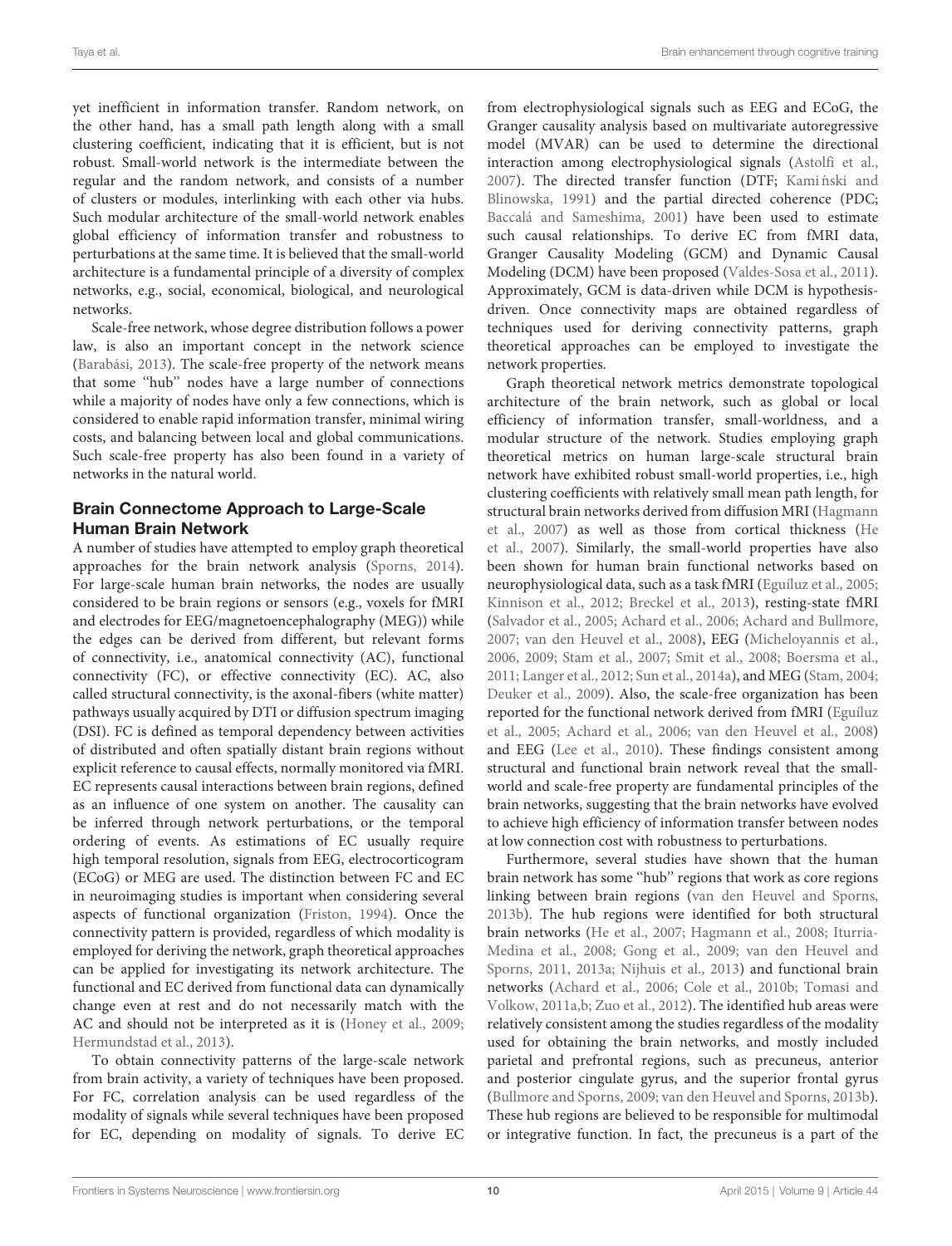default mode network, and has been suggested to be involved in visuospatial imagery, episodic memory retrieval, self-processing, and consciousness [\(Cavanna and Trimble,](#page-15-32) [2006\)](#page-15-32), while the superior frontal gyrus contributes to various cognitive functions, such as WM and attention [\(Petrides,](#page-17-33) [2005\)](#page-17-33). The damage to these regions could result in drastic changes of stability and efficiency of the network [\(Sporns and Zwi,](#page-17-34) [2004\)](#page-17-34). Such hub regions, in particular the fronto-parietal brain network (FPN), may work as a flexible hub, which implement cognitive control by biasing information flow across sub-networks depending on task demands [\(Cole et al.,](#page-15-33) [2013\)](#page-15-33).

As revealed by the graph theoretical approach, the brain has a modular architecture with small-world network attributes. Each module, probably corresponding to anatomically or functionally defined brain regions, has dense connections within the module for local processing of information, and is implicated in a particular function, exhibiting functional segregation of local areas. On the other hand, the modules are interconnected with each other through short- or long-range connections through hubs, implying functional integration of globally distributed brain areas. In fact, human brain structural network derived from co-variation of regional gray matter volumes measured using MRI and DSI exhibited hierarchical modular architecture with 2–3 levels [\(Bassett et al.,](#page-14-11) [2010\)](#page-14-11). It is likely that such hierarchical small-world network architecture enables the coexistence of functional segregation and functional integration within a single brain network. Also, these findings are consistent with those for the resting-state FC, which have shown the existence of a number of sub-networks consisting of functionally linked brain regions [\(Cole et al.,](#page-15-34) [2010a\)](#page-15-34). Therefore, the brain has an inhomogeneous architecture, and each brain region has different functions with different degree of importance. As such, brain regions dedicated to the relevant cognitive functions are engaged depending on cognitive demands, and work together as a network to communicate and influence one-another to produce coherent experiences and behavior. Such sub-networks could be divided into ''intrinsic'' and ''evoked'' functional network architecture, where the intrinsic network serves as a standard state of the brain and relatively small changes of the task-evoked networks support task-specific demands [\(Cole et al.,](#page-15-35) [2014\)](#page-15-35).

In summary, functional and structural connectivity patterns of the human large-scale brain network can be obtained by means of a variety of neuroimaging and mathematical techniques. A number of studies have been conducted to investigate the topological architecture of the brain network using graph theoretical network metrics, and have shown that the human brain network had small-world network characteristics, scale-free organization, and a modular structure, suggesting applicability of network analysis for elucidating neural underpinnings of human cognitive functions.

For the brain enhancement through cognitive training, elucidation of the brain network architecture is of great importance for several reasons. Firstly, cognitive training can affect sub-network consisting of spatially distributed, but functionally relevant brain regions even when improvement of activation in a single brain region is targeted. Secondly, a degree of impact of cognitive intervention can differ among

brain regions, depending on its topological property of the brain network. To be specific, hub regions that link with other sub-network can have greater influence compared to other brain areas. Thirdly, the graph theoretical network metrics can simply be additional biomarkers for monitoring mental states of learners during the training, enabling the adaptive learning system depending on the learner's mental state to facilitate the learning progress. Finally, although reduced activation in brain regions responsible for attentional control and mental efforts has been observed after the cognitive training and is considered to indicate relative automaticity of behavior induced by the training [\(Prakash et al.,](#page-17-21) [2012\)](#page-17-21), it cannot be accounted for in terms of the improved "efficiency" of neural function [\(Poldrack,](#page-17-35) [2015\)](#page-17-35). The connectome approach can provide another perspective for the effects of the cognitive training in terms of changes in cost of information transfer within the network. Additionally, FC strength was spatially correlated with regional cerebral blood flow (rCBF), particularly in the default mode network and executive control network, and the coupling between blood supply and FC in the lateralparietal lobe was modulated with task demands [\(Liang et al.,](#page-16-34) [2013\)](#page-16-34), suggesting that FC analysis would provide effective tools for measuring changes of energy consumption induced by cognitive training interventions. Therefore, it is getting more important to consider about modulations of the brain network architecture induced by the cognitive training in order to develop the assistance system for the cognitive training.

We have introduced graph theory as a tool for investigating the topological architecture of complex networks, and its applications to the human large-scale brain network. In the studies introduced above, the graph theoretical network metrics have been used to show prevailing attributes of the brain network, such as small-world architecture, scale-free organization, or hub brain regions. In the next section, we will discuss its applicability for demonstrating difference in the brain functional network architecture, which could discriminate cognitive states.

## Difference in the Brain Functional Network

The FC patterns of the brain network can be different depending on cognitive states or states of mind, suggesting that functional brain network can be used as biomarkers for detecting mental states. For example, the functional interaction between cell assemblies revealed by the human EEG coherence, which is the correlation coefficient in the frequency domain, was higher during memory encoding phase for subsequently recalled words compared to forgotten words [\(Weiss and](#page-18-22) [Rappelsberger,](#page-18-22) [2000\)](#page-18-22). In one study, Astolfi et al. showed different cortical connectivity pattern during observations of TV commercials between subsequently remembered and forgotten ones [\(Astolfi et al.,](#page-14-12) [2008\)](#page-14-12). They also demonstrated that the parietal areas received a larger amount of the incoming flow of information during the observation of TV commercials that were remembered than that of forgotten ones. Even more precise differences in cognitive states can be predicted by connectivity patterns of the brain network. Through calculating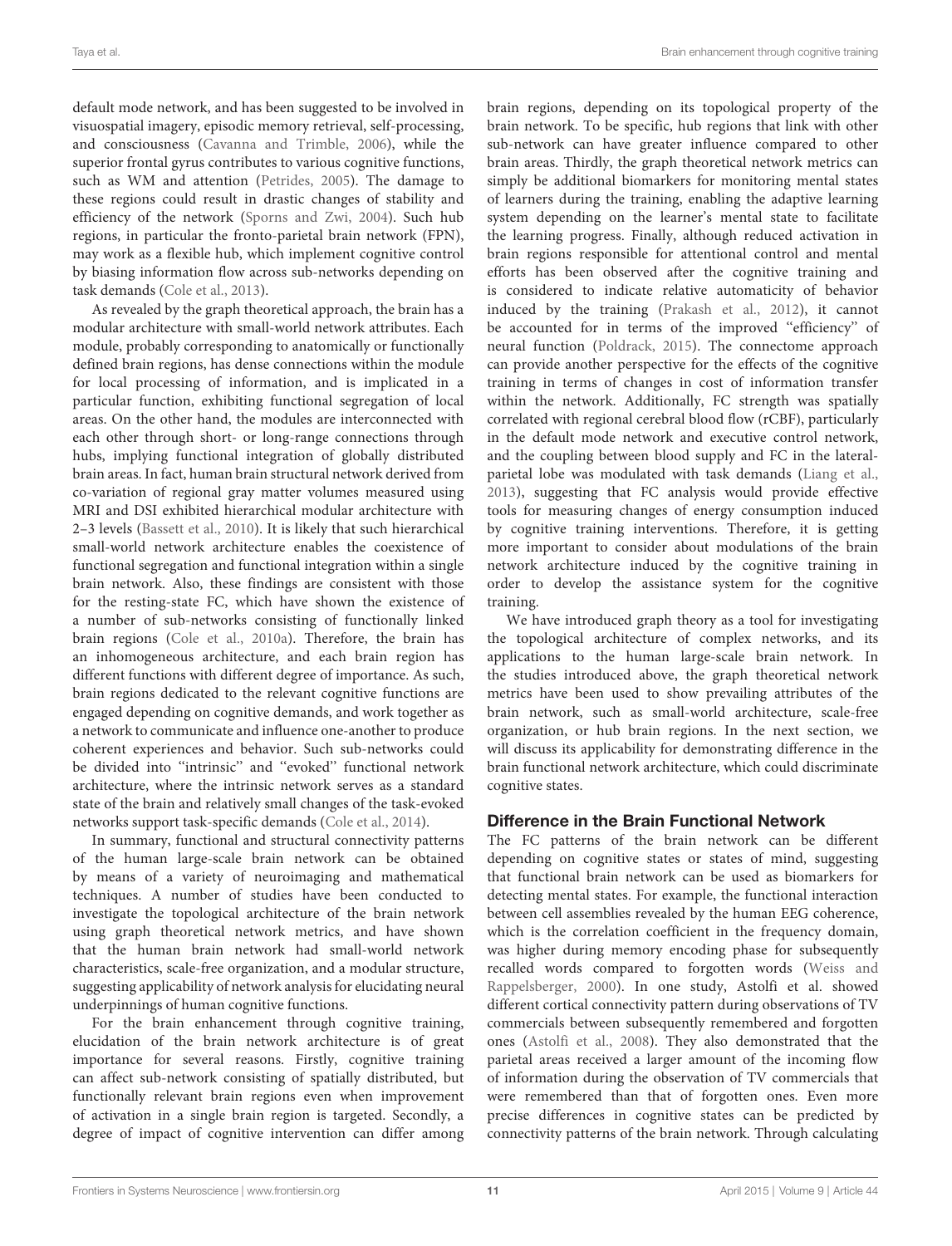

<span id="page-11-0"></span>the cross-frequency causal interactions [\(Canolty and Knight,](#page-15-37) [2010\)](#page-15-37) between frontal and parieto-occipital sites, Dimitriadis et al. estimated effective networks derived from EEG signals during a mental arithmetic task with different cognitive workload levels [\(Dimitriadis et al.,](#page-15-36) [2014\)](#page-15-36). The tensor subspace analysis (TSA) based learning was then used to extract features that can discriminate different cognitive workload levels based on FC patterns. These features achieved a remarkable high correct-recognition-rate (96%) for classification of the task difficulties, suggesting that the FC patterns based on crossfrequency couplings between subregions can become powerful biomarkers for measuring cognitive workload levels (**[Figure 2](#page-11-0)**). Also, multivariate pattern analysis (MVPA) on EEG FC patterns demonstrated successful classification of mental fatigue states from vigilant state at an accuracy of 81.5% [\(Sun et al.,](#page-18-23) [2014b\)](#page-18-23). These results have suggested that a combination of FC patterns and advanced mathematical tools could provide powerful biomarkers of cognitive states.

In addition to the FC pattern itself, differences in the topological architecture of the brain functional network can be quantified in terms of graph theoretical network metrics. Kitzbichler et al. have found that the brain functional network derived from human MEG data became more globally efficient, less clustered, and less modular network configuration as cognitive efforts got greater during a WM task [\(Kitzbichler](#page-16-35) [et al.,](#page-16-35) [2011\)](#page-16-35). Furthermore, Sun et al. employed the graph theoretical metrics on FC patterns derived from lower α band (8–10 Hz) of EEG data to investigate small-world network properties due to a decline in vigilance caused by performing an attention demanding task (Psychomotor Vigilance Test; PVT; [Sun et al.,](#page-18-15) [2014a\)](#page-18-15). They found a decrease in efficiency of global information transfer revealed by increased weighted characteristic path length, and an asymmetrical pattern of connectivity (right  $>$  left) in fronto-parietal regions due to mental fatigue (**[Figure 3](#page-12-0)**). Such difference in graph theoretical network metrics was found between rest and a task performance for the functional network derived from MEG [\(Bassett et al.,](#page-14-13) [2006\)](#page-14-13) and fMRI [\(Cao et al.,](#page-15-38) [2014;](#page-15-38) [Taya et al.,](#page-18-24) [2014\)](#page-18-24). Also, the graph theoretical metrics on fMRI functional network could discriminate between resting-state and sensory stimulation [\(Moussa et al.,](#page-17-36) [2011\)](#page-17-36), different cognitive load during a WM task [\(Ginestet and Simmons,](#page-16-36) [2011\)](#page-16-36), different cognitive states in an emotional and a motivational task [\(Kinnison et al.,](#page-16-28) [2012\)](#page-16-28), and between an intentional and an incidental learning of words during neuropsychological tests [\(Kuhnert et al.,](#page-16-37) [2013\)](#page-16-37). The smallworldness of EEG functional network was different between during rest and mathematical thinking [\(Micheloyannis et al.,](#page-17-28) [2009\)](#page-17-28) and some network metrics of a combined EEG and MEG functional network was different between low- and high-memory load during a visual WM retention period [\(Palva et al.,](#page-17-37) [2010\)](#page-17-37). Furthermore, graph theoretical network metrics or network modularity of fMRI functional network were different depending on sleep levels or conscious levels [\(Ferri et al.,](#page-15-39) [2007;](#page-15-39) [Spoormaker](#page-17-38) [et al.,](#page-17-38) [2010;](#page-17-38) [Tagliazucchi et al.,](#page-18-25) [2013;](#page-18-25) [Uehara et al.,](#page-18-26) [2014\)](#page-18-26).

The graph theoretical network metrics can be effective in discriminating individual differences in mental or cognitive abilities as well. Van den Heuvel et al. have demonstrated a strong negative association between the normalized characteristic path length of the intrinsic brain network derived from restingstate fMRI data and intelligence quotient (IQ), suggesting that human intellectual performance is related to how efficiently the brain integrates information between brain regions [\(van](#page-18-27) [den Heuvel et al.,](#page-18-27) [2009\)](#page-18-27). Moreover Langer et al. have shown that clustering coefficient and path length of the functional network derived from resting EEG were strongly related to general intelligence evaluated by Ravens advanced progressive matrices: higher small-worldness for higher general intelligence [\(Langer et al.,](#page-16-29) [2012\)](#page-16-29). Although the network metrics can also be useful biomarkers for diagnosis of mental disorders [\(Bassett and](#page-14-14) [Bullmore,](#page-14-14) [2009\)](#page-14-14), we will not discuss about this case here.

In summary, the brain functional network can show different connectivity patterns depending on cognitive states such as cognitive workloads or sleep stages, and such difference can be extracted and be classified using advanced mathematical techniques. Furthermore, the graph theoretical metrics that quantify topological architecture of complex networks can also discriminate between cognitive states and individual differences in intelligence. These results have suggested that graph theoretical network metrics on functional network can be useful biomarkers for monitoring and optimizing cognitive states of learners during cognitive training.

# Modulations of the Brain Network Induced by Cognitive Training Interventions

We have introduced a number of examples showing that the brain FC patterns could be different depending on cognitive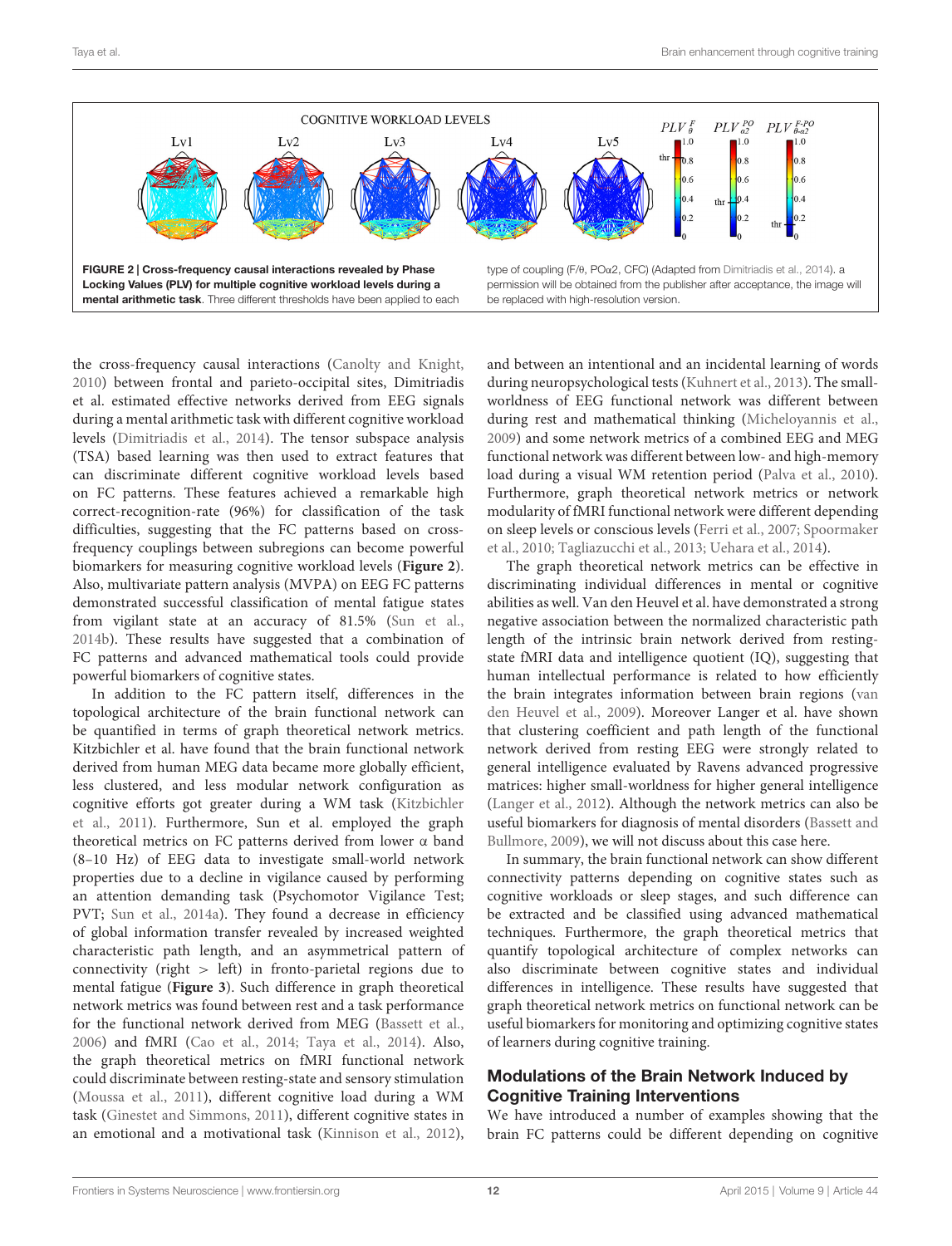

<span id="page-12-0"></span>states or even individual cognitive abilities. For assisting the cognitive training, it is important to know whether the brain functional network could be changed through cognitive interventions. Although only one study has directly examined the effect of cognitive training interventions on topological architecture of the brain functional network so far [\(Langer](#page-16-5) [et al.,](#page-16-5) [2013\)](#page-16-5), a number of studies have examined the effect of cognitive interventions on the brain network in different time scales, and found the modulation of the brain network induced by prior experiences including the cognitive training, as introduced below.

There are a number of studies showing modifications of the brain FC induced by cognitive or perceptual task performance. [Albert et al.](#page-14-15) [\(2009\)](#page-14-15) have shown that a motor learning could modulate subsequent neural activity during rest and the changes in resting activity were not limited to immediately after the learning, but persisted after 4 min of unrelated task. [Stevens](#page-17-39) [et al.](#page-17-39) [\(2010\)](#page-17-39) have examined the effects of preceding exposure of visual stimuli from distinct categories (i.e., faces or scenes) on FC between frontal networks and category-preferential visual regions during rest. They found that increased couplings between a frontal brain region (rIFG) and category-preferential visual regions after each task, and subsequent memory performance was predicted by the degree of modulation of the couplings. These findings have indicated that resting-state FC could be modulated by perceptual or cognitive tasks at least in a shortterm (minutes).

Such modulations of resting-state connectivity induced by prior experience can last for longer duration (days or weeks). [Lewis et al.](#page-16-38) [\(2009\)](#page-16-38) have investigated the effects of intense training (2–9 days) on a visual perceptual task on restingstate FC, and found that the FC between trained visual cortex and dorsal attention regions became more negatively correlated while that between untrained visual cortex and several default regions became less negatively correlated after learning. Changes of resting-state FC were found for WM training as well. Six weeks of a verbal WM training induced modifications in restingstate FC and the change of frontoparietal connectivity was positively related to performance improvement while that of default network connectivity was negatively correlated [\(Jolles](#page-16-39) [et al.,](#page-16-39) [2013\)](#page-16-39). Also, 27 days of the WM training program increased FC between mPFC and precuneus and that between mPFC and right posterior parietal cortex and right lPFC [\(Takeuchi et al.,](#page-18-28) [2013\)](#page-18-28). Even some weeks of training of video games changed FC during game playing [\(Voss et al.,](#page-18-29) [2012\)](#page-18-29) and rest [\(Strenziok et al.,](#page-17-40) [2014\)](#page-17-40).

The changes in brain network induced by cognitive training interventions can be observed in structural connectivity as well. Takeuchi et al. have demonstrated that 2 months of WM training increased FA in the white matter regions, possibly attributable to increased myelination after training [\(Takeuchi et al.,](#page-18-7) [2010\)](#page-18-7). Additionally, Wolf et al. investigated the transfer capability of general fluid intelligence related cognitive training in elderly subjects [\(Wolf et al.,](#page-18-10) [2014\)](#page-18-10). They examined structural integrity measured by DTI immediately after a 4-week training and a 3-month follow-up period. Although only 22% of subjects showed successful long-term transfer effects, transfer of training gains was associated with a higher degree of structural integrity.

In addition to the individual connectivity between brain regions, the graph theoretical approaches can be employed to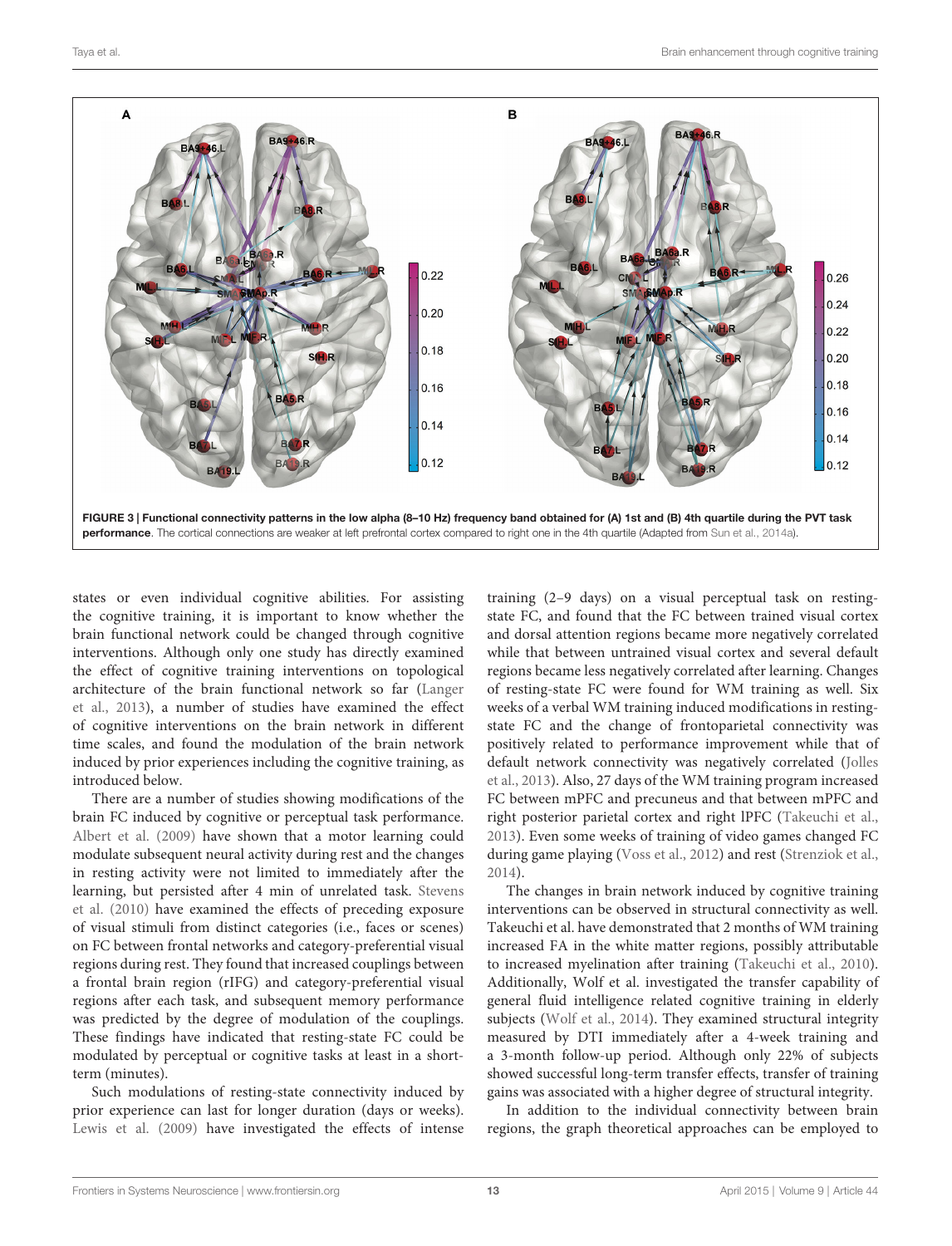| Study                   | <b>Modality</b> | <b>Training task</b>            | Control group            | Population   | <b>Training period</b> |
|-------------------------|-----------------|---------------------------------|--------------------------|--------------|------------------------|
| Strenziok et al. (2014) | fMRI.           | Rise of Nations, Brain Fitness, |                          | <b>OA</b>    | 6 weeks                |
|                         | DTI             | Space Fortress                  |                          |              |                        |
| Jolles et al. (2013)    | fMRI            | a verbal WM task                |                          | YA and CH    | 6 weeks                |
| Takeuchi et al. (2013)  | fMRI,           | WMT program                     | no training              | YA           | 27 days                |
|                         | <b>ASL</b>      |                                 |                          |              |                        |
| Langer et al. (2013)    | EEG             | Tatool (adaptive WM training)   | tasks with low WM        | YA           | 4 weeks                |
|                         |                 |                                 | demand                   |              |                        |
| Heitger et al. (2012)   | fMRI            | a motor learning task           | ٠                        | YA           | 4 days                 |
| Voss et al. (2012)      | fMRI            | Space Fortress                  | $\overline{\phantom{a}}$ | YA           | 20h                    |
| Bassett et al. (2011)   | fMRI            | a motor learning task           | $\overline{\phantom{a}}$ | YA (musical  | 5 days                 |
|                         |                 |                                 |                          | instruments) |                        |
| Stevens et al. (2010)   | fMRI            | visual semantic classification  |                          | YA           | $15 \text{ min}$       |
|                         |                 | tasks                           |                          |              |                        |
| Albert et al. (2009)    | fMRI            | a motor learning task           | a motor performance      | YA           | 11 min                 |
|                         |                 |                                 | task                     |              |                        |
| Lewis et al. (2009)     | fMRI            | a shape-identification task     | $\overline{\phantom{a}}$ | YA           | $2 - 9$ days           |
|                         |                 |                                 |                          |              |                        |

<span id="page-13-0"></span>

YA: young adults, OA: old adults, CH: children.

examine changes in global characteristics of the brain network. Bassett et al. investigated reconfiguration of modular structure of the FC induced by 3 days of a motor learning task [\(Bassett](#page-14-16) [et al.,](#page-14-16) [2011\)](#page-14-16). They found that some of the brain regions showed consistent community allegiance (low-flexibility nodes) while other regions constantly shift allegiance (high-flexibility nodes). Additionally, the network flexibility first increased and then decreased during the learning process. The authors have also examined changes of modular structure over thirty-day of a motor skill training, and demonstrated that the separation between core and periphery nodes decreased over the course of training, and good learners tend to have greater separation than poor learners [\(Bassett et al.,](#page-14-17) [2013\)](#page-14-17). Even 4 days of learning of complex hand coordination pattern induced changes in topological architecture of the fMRI functional network [\(Heitger](#page-16-40) [et al.,](#page-16-40) [2012\)](#page-16-40). Additionally, Breckel et al. have demonstrated prolonged changes in the global architecture of the resting-state brain network during a series of task performance [\(Breckel et al.,](#page-15-29) [2013\)](#page-15-29). They compared topological properties of the functional brain network derived from fMRI data before a sustained attentional task performance and those after the task, and showed that the post-task functional network had more clustering, less global efficiency, and less long-distance connections, suggesting a reduction in network integration due to the task performance. These changes in network architecture were still observed after 6 min of resting state. Interestingly, such changes in information transfer efficiency of the brain functional network were induced by a cognitive training intervention [\(Langer et al.,](#page-16-5) [2013\)](#page-16-5). Langer et al. investigated effects of intensive WM training on the EEG functional network. They first confirmed that WM performance was correlated with power in the θ frequency band, and the WM training increased the θ power. Then, they found the global efficiency of the functional network in the θ band was correlated with higher WM performance before training, and WM training induced increase of small-world topology revealed by an increase of the clustering coefficient and a decrease of the path length in the majority of the subjects.

Taken together, prior sensory or cognitive experience and cognitive training interventions can have even prolonged effects on the brain structural and FC. In addition, motor training and WM training induced changes in topological architecture of the brain network. Although only one study has directly examined the effect of cognitive training interventions using brain connectome approach so far [\(Langer et al.,](#page-16-5) [2013\)](#page-16-5), alterations in the brain connectivity patterns can also be captured by graph theoretical network metrics such as clustering coefficients or path length. Such changes in topological architecture and information transfer efficiency of the brain functional network can be attributed to improvements in cognitive processing related to the trained tasks, enhancements of general intelligence, changes in attentional levels, difference in cognitive workload, or reconfiguration of brain sub-networks involved. These results have suggested that the network metrics can be useful biomarkers, not only for monitoring cognitive states, but also for tracking effects of the cognitive training interventions. A summary for existing studies showing changes in functional brain connectivity induced by cognitive training interventions is given in **[Table 3](#page-13-0)**.

# **Conclusion**

In this review article, we proposed that biomarkers based on brain connectome approach could be useful for a brain enhancement system by optimizing effectiveness of cognitive training interventions on learners' learning process. For this purpose, we first introduced studies on cognitive training interventions. A number of studies have shown that the brain cognitive functions could be improved through cognitive training interventions such as WM training or video game training, and brain activities were modulated as a result of the training [\(Klingberg,](#page-16-1) [2010\)](#page-16-1). Although such cognitive interventions are effective, their effectiveness can be different among individuals and they may even vary depending on mental state at the moment of the training. If the task that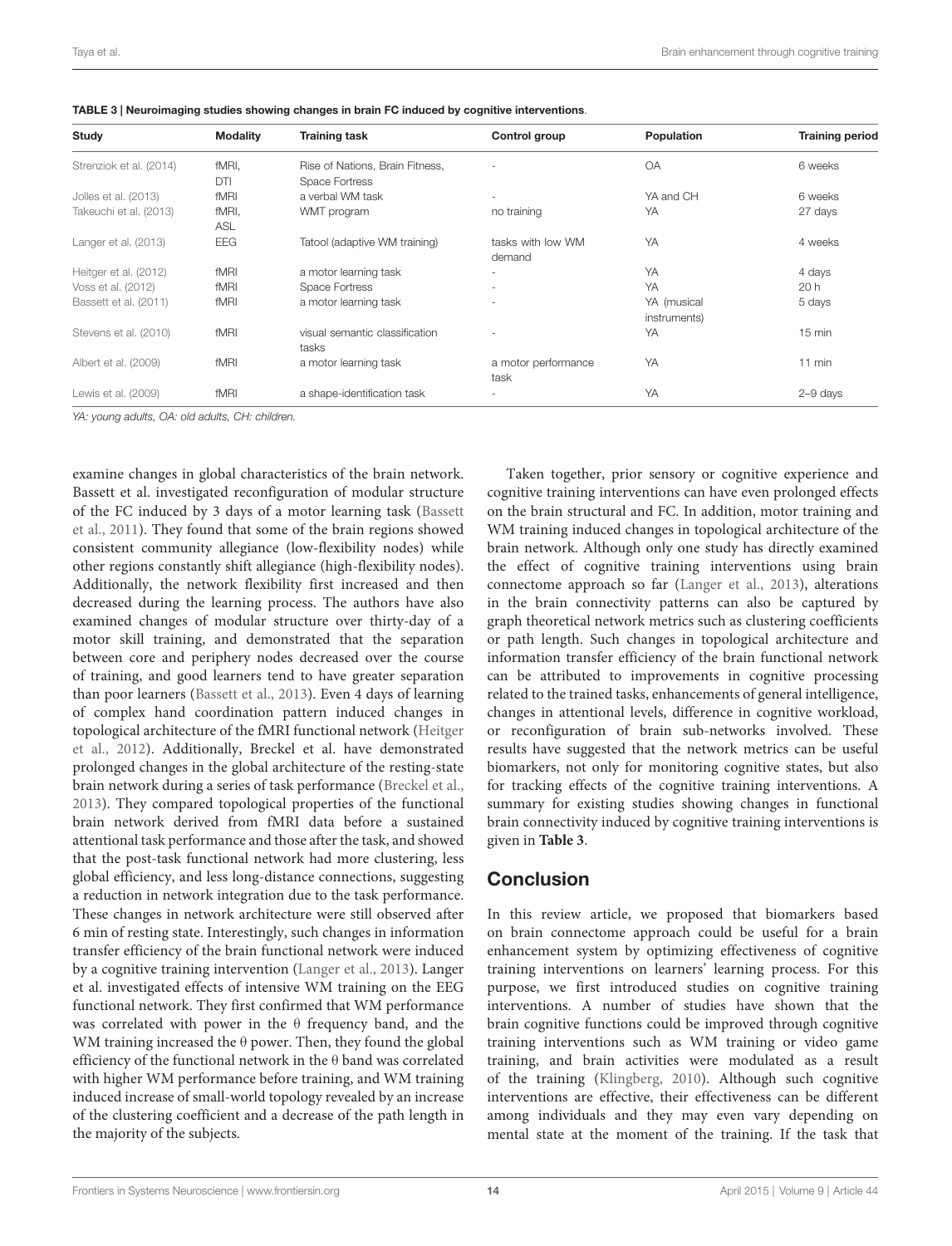the learner is performing is too difficult or too demanding, it would be difficult for them to keep the motivation and concentration on the facing task and some of them can be exhausted from the excess of cognitive workload, resulting in a poor or a lack of improvement in cognitive functions. An adaptive assistance system for cognitive training through monitoring the learners' mental states such as cognitive workload using objective biomarkers is a useful approach to facilitation and optimization of the learning progress. As introduced above, a number of biomarkers have been proposed for monitoring mental states including cognitive workloads. Most of the biomarkers are based on spectral properties of EEG signals or ERPs, and the extracted features are often subjected to cutting-edge mathematical tools based on machine learning theory to discriminate mental states [\(Kothe and Makeig,](#page-16-4) [2011\)](#page-16-4). Additionally, some biomarkers can be used to predict individuals' intelligence or learners' subsequent learning rate [\(Langer et al.,](#page-16-29) [2012\)](#page-16-29). If optimal mental states for ongoing training can be replicated in the brain through the adjustment of the cognitive workload, neurofeedback, or other cognitive training scheme, we could optimize the effectiveness of the training process.

Furthermore, we have introduced the functional connectome approach, which is mainly based on the graph theory [\(Sporns,](#page-17-4) [2014\)](#page-17-4). The brain is a complex network consisting of spatially distributed regions dedicated to different functions, and it is proposed that cognitive functions emerge from dynamic

# **References**

- <span id="page-14-9"></span>Achard, S., and Bullmore, E. (2007). Efficiency and cost of economical brain functional networks. PLoS Comput. Biol. 3:e17. doi: 10.1371/journal.pcbi. 0030017
- <span id="page-14-8"></span>Achard, S., Salvador, R., Whitcher, B., Suckling, J., and Bullmore, E. (2006). A resilient, low-frequency, small-world human brain functional network with highly connected association cortical hubs. J. Neurosci. 26, 63–72. doi: 10. 1523/jneurosci.3874-05.2006
- <span id="page-14-15"></span>Albert, N. B., Robertson, E. M., and Miall, R. C. (2009). The resting human brain and motor learning. Curr. Biol. 19, 1023–1027. doi: 10.1016/j.cub.2009. 04.028
- <span id="page-14-1"></span>Anguera, J. A., Boccanfuso, J., Rintoul, J. L., Al-Hashimi, O., Faraji, F., Janowich, J., et al. (2013). Video game training enhances cognitive control in older adults. Nature 501, 97–101. doi: 10.1038/nature12486
- <span id="page-14-4"></span>Aricò, P., Borghini, G., Graziani, I., Taya, F., Sun, Y., Bezerianos, A., et al. (2014). Towards a multimodal bioelectrical framework for the online mental workload evaluation. Conf. Proc. IEEE Eng. Med. Biol. Soc. 2014, 3001–3004. doi: 10. 1109/EMBC.2014.6944254
- <span id="page-14-6"></span>Astolfi, L., Cincotti, F., Mattia, D., Marciani, M. G., Baccala, L. A., de Vico Fallani, F., et al. (2007). Comparison of different cortical connectivity estimators for high-resolution EEG recordings. Hum. Brain Mapp. 28, 143–157. doi: 10. 1002/hbm.20263
- <span id="page-14-12"></span>Astolfi, L., De Vico Fallani, F., Cincotti, F., Mattia, D., Bianchi, L., Marciani, M. G., et al. (2008). Neural basis for brain responses to TV commercials: a high-resolution EEG study. IEEE Trans. Neural Syst. Rehabil. Eng. 16, 522–531. doi: 10.1109/TNSRE.2008.2009784
- <span id="page-14-7"></span>Baccalá, L. A., and Sameshima, K. (2001). Partial directed coherence: a new concept in neural structure determination. Biol. Cybern. 84, 463–474. doi: 10. 1007/pl00007990
- <span id="page-14-0"></span>Baldwin, C. L., and Penaranda, B. N. (2012). Adaptive training using an artificial neural network and EEG metrics for within- and cross-task workload classification. Neuroimage 59, 48–56. doi: 10.1016/j.neuroimage.2011.07.047

interactions of several brain areas, not a result of an activation of a single brain region [\(Bressler and Menon,](#page-15-4) [2010\)](#page-15-4). As such, the number of publications regarding brain network is drastically increasing [\(Friston,](#page-15-40) [2011\)](#page-15-40). We have proposed here that the brain connectome can be a useful approach not only for elucidating mechanisms underlying brain cognitive functions, but also for detection of mental states. The graph theoretical network metrics can be biomarkers of cognitive states, as shown in previous studies on cognitive workload [\(Ginestet and Simmons,](#page-16-36) [2011;](#page-16-36) [Kitzbichler et al.,](#page-16-35) [2011\)](#page-16-35) or mental fatigue [\(Breckel et al.,](#page-15-29) [2013;](#page-15-29) [Sun et al.,](#page-18-15) [2014a\)](#page-18-15). Several studies have shown that the brain functional and structural network connectivity can be altered through cognitive interventions, and the graph theoretical network metrics have shown the reorganization of topological architecture of the brain functional network over multiple temporal scales (i.e., minutes, days, weeks). These results suggest that the functional connectome approach as well as conventional biomarkers would be effective methods for boosting learning progress of learners during the course of cognitive training.

## Acknowledgments

The authors appreciate the National University of Singapore for supporting the Cognitive Engineering Group at the Singapore Institute for Neurotechnology (SINAPSE) under WBS Number R-719-001-102-232 and Ministry of Education of Singapore for funding support under the grant number MOE2014-T2-1-115.

- <span id="page-14-5"></span>Barabási, A. L. (2013). Network science. Philos. Trans. A Math. Phys. Eng. Sci. 371:20120375. doi: 10.1098/rsta.2012.0375
- <span id="page-14-14"></span>Bassett, D. S., and Bullmore, E. T. (2009). Human brain networks in health and disease. Curr. Opin. Neurol. 22, 340–347. doi: 10.1097/WCO. 0b013e32832d93dd
- <span id="page-14-11"></span>Bassett, D. S., Greenfield, D. L., Meyer-Lindenberg, A., Weinberger, D. R., Moore, S. W., and Bullmore, E. T. (2010). Efficient physical embedding of topologically complex information processing networks in brains and computer circuits. PLoS Comput. Biol. 6:e1000748. doi: 10.1371/journal.pcbi. 1000748
- <span id="page-14-13"></span>Bassett, D. S., Meyer-Lindenberg, A., Achard, S., Duke, T., and Bullmore, E. (2006). Adaptive reconfiguration of fractal small-world human brain functional networks. Proc. Natl. Acad. Sci. U S A 103, 19518–19523. doi: 10.1073/pnas. 0606005103
- <span id="page-14-16"></span>Bassett, D. S., Wymbs, N. F., Porter, M. A., Mucha, P. J., Carlson, J. M., and Grafton, S. T. (2011). Dynamic reconfiguration of human brain networks during learning. Proc. Natl. Acad. Sci. U S A 108, 7641–7646. doi: 10.1073/pnas. 1018985108
- <span id="page-14-17"></span>Bassett, D. S., Wymbs, N. F., Rombach, M. P., Porter, M. A., Mucha, P. J., and Grafton, S. T. (2013). Task-based core-periphery organization of human brain dynamics. PLoS Comput. Biol. 9:e1003171. doi: 10.1371/journal.pcbi. 1003171
- <span id="page-14-3"></span>Berka, C., Levendowski, D. J., Lumicao, M. N., Yau, A., Davis, G., Zivkovic, V. T., et al. (2007). EEG correlates of task engagement and mental workload in vigilance, learning and memory tasks. Aviat. Space Environ. Med. 78, B231–B244.
- <span id="page-14-2"></span>Birbaumer, N., Ghanayim, N., Hinterberger, T., Iversen, I., Kotchoubey, B., Kübler, A., et al. (1999). A spelling device for the paralysed. Nature 398, 297–298. doi: 10.1038/18581
- <span id="page-14-10"></span>Boersma, M., Smit, D. J. A., de Bie, H. M. A., Van Baal, G. C. M., Boomsma, D. I., de Geus, E. J. C., et al. (2011). Network analysis of resting state EEG in the developing young brain: structure comes with maturation. Hum. Brain Mapp. 32, 413–425. doi: 10.1002/hbm.21030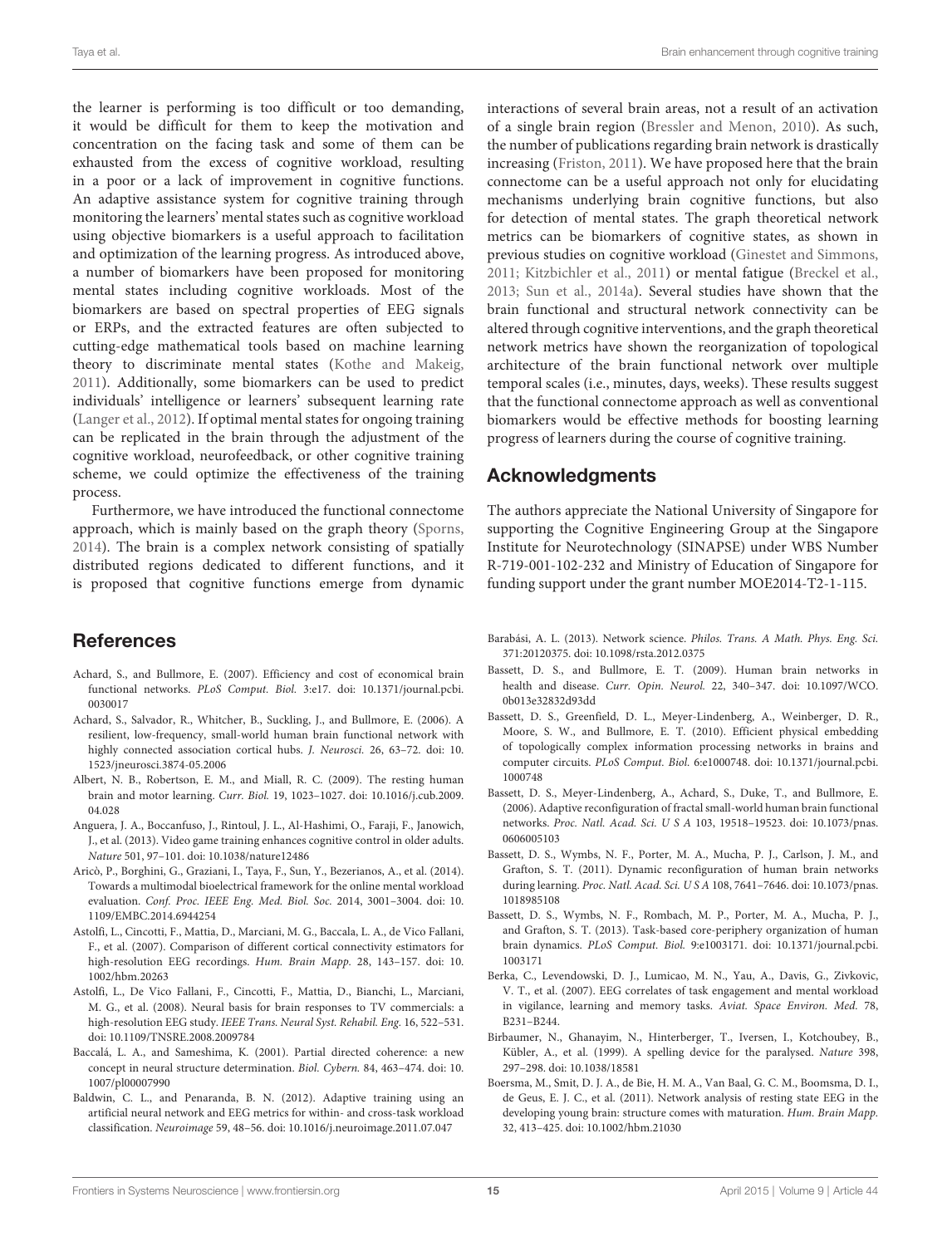- <span id="page-15-25"></span>Borghini, G., Aricò, P., Graziani, I., Salinari, S., Sun, Y., Taya, F., et al. (2015). Quantitative assessment of the training improvement in a motor-cognitive task by using EEG, ECG and EOG signals. Brain Topogr. doi: 10.1007/s10548-015- 0425-7. [Epub ahead of print].
- <span id="page-15-23"></span>Borghini, G., Astolfi, L., Vecchiato, G., Mattia, D., and Babiloni, F. (2014). Measuring neurophysiological signals in aircraft pilots and car drivers for the assessment of mental workload, fatigue and drowsiness. Neurosci. Biobehav. Rev. 44, 58–75. doi: 10.1016/j.neubiorev.2012.10.003
- <span id="page-15-18"></span>Boyke, J., Driemeyer, J., Gaser, C., Büchel, C., and May, A. (2008). Traininginduced brain structure changes in the elderly. J. Neurosci. 28, 7031–7035. doi: 10.1523/JNEUROSCI.0742-08.2008
- <span id="page-15-29"></span>Breckel, T. P. K., Thiel, C. M., Bullmore, E. T., Zalesky, A., Patel, A. X., and Giessing, C. (2013). Long-term effects of attentional performance on functional brain network topology. PLoS One 8:e74125. doi: 10.1371/journal. pone.0074125
- <span id="page-15-4"></span>Bressler, S. L., and Menon, V. (2010). Large-scale brain networks in cognition: emerging methods and principles. Trends Cogn. Sci. 14, 277–290. doi: 10.1016/j. tics.2010.04.004
- <span id="page-15-26"></span>Bullmore, E., and Sporns, O. (2009). Complex brain networks: graph theoretical analysis of structural and functional systems. Nat. Rev. Neurosci. 10, 186–198. doi: 10.1038/nrn2575
- <span id="page-15-12"></span>Buschkuehl, M., Hernandez-Garcia, L., Jaeggi, S. M., Bernard, J. A., and Jonides, J. (2014). Neural effects of short-term training on working memory. Cogn. Affect. Behav. Neurosci. 14, 147–160. doi: 10.3758/s13415-013-0244-9
- <span id="page-15-15"></span>Cannonieri, G. C., Bonilha, L., Fernandes, P. T., Cendes, F., and Li, L. M. (2007). Practice and perfect: length of training and structural brain changes in experienced typists. Neuroreport 18, 1063–1066. doi: 10.1097/wnr. 0b013e3281a030e5
- <span id="page-15-37"></span>Canolty, R. T., and Knight, R. T. (2010). The functional role of crossfrequency coupling. Trends Cogn. Sci. 14, 506–515. doi: 10.1016/j.tics. 2010.09.001
- <span id="page-15-38"></span>Cao, H., Plichta, M. M., Schäfer, A., Haddad, L., Grimm, O., Schneider, M., et al. (2014). Test-retest reliability of fMRI-based graph theoretical properties during working memory, emotion processing and resting state. Neuroimage 84, 888–900. doi: 10.1016/j.neuroimage.2013.09.013
- <span id="page-15-32"></span>Cavanna, A. E., and Trimble, M. R. (2006). The precuneus: a review of its functional anatomy and behavioural correlates. Brain 129, 564–583. doi: 10. 1093/brain/awl004
- <span id="page-15-8"></span>Chein, J. M., and Morrison, A. B. (2010). Expanding the mind's workspace: training and transfer effects with a complex working memory span task. Psychon. Bull. Rev. 17, 193–199. doi: 10.3758/PBR.17.2.193
- <span id="page-15-13"></span>Chein, J. M., and Schneider, W. (2005). Neuroimaging studies of practicerelated change: fMRI and meta-analytic evidence of a domain-general control network for learning. Brain Res. Cogn. Brain Res. 25, 607–623. doi: 10.1016/j. cogbrainres.2005.08.013
- <span id="page-15-0"></span>Clark, V. P., and Parasuraman, R. (2014). Neuroenhancement: enhancing brain and mind in health and in disease. Neuroimage 85(Pt. 3), 889–894. doi: 10. 1016/j.neuroimage.2013.08.071
- <span id="page-15-35"></span>Cole, M. W., Bassett, D. S., Power, J. D., Braver, T. S., and Petersen, S. E. (2014). Intrinsic and task-evoked network architectures of the human brain. Neuron 83, 238–251. doi: 10.1016/j.neuron.2014.05.014
- <span id="page-15-31"></span>Cole, M. W., Pathak, S., and Schneider, W. (2010b). Identifying the brain's most globally connected regions. Neuroimage 49, 3132–3148. doi: 10.1016/j. neuroimage.2009.11.001
- <span id="page-15-33"></span>Cole, M. W., Reynolds, J. R., Power, J. D., Repovs, G., Anticevic, A., and Braver, T. S. (2013). Multi-task connectivity reveals flexible hubs for adaptive task control. Nat. Neurosci. 16, 1348–1355. doi: 10.1038/nn.3470
- <span id="page-15-34"></span>Cole, D. M., Smith, S. M., and Beckmann, C. F. (2010a). Advances and pitfalls in the analysis and interpretation of resting-state FMRI data. Front. Syst. Neurosci. 4:8. doi: 10.3389/fnsys.2010.00008
- <span id="page-15-5"></span>Colom, R., Quiroga, M. Á., Shih, P. C., Martínez, K., Burgaleta, M., Martínez-Molina, A., et al. (2010). Improvement in working memory is not related to increased intelligence scores. Intelligence 38, 497–505. doi: 10.1016/j.intell. 2010.06.008
- <span id="page-15-9"></span>Colom, R., Román, F. J., Abad, F. J., Shih, P. C., Privado, J., Froufe, M., et al. (2013). Adaptive n-back training does not improve fluid intelligence at the construct level: gains on individual tests suggest that training may enhance visuospatial processing. Intelligence 41, 712–727. doi: 10.1016/j.intell.2013.09.002
- <span id="page-15-24"></span>Comstock, J. R., and Arnegard, R. J. (1992). The Multi-Attribute Task Battery for Human Operator Workload and Strategic Behavior Research. Hampton, VA: National Aeronautics and Space Administration, Langley Research Center.
- <span id="page-15-6"></span>Conway, A. R., Kane, M. J., and Engle, R. W. (2003). Working memory capacity and its relation to general intelligence. Trends Cogn. Sci. 7, 547–552. doi: 10. 1016/j.tics.2003.10.005
- <span id="page-15-7"></span>Dahlin, E., Neely, A. S., Larsson, A., Bäckman, L., and Nyberg, L. (2008). Transfer of learning after updating training mediated by the striatum. Science 320, 1510–1512. doi: 10.1126/science.1155466
- <span id="page-15-3"></span>Deary, I. J., Strand, S., Smith, P., and Fernandes, C. (2007). Intelligence and educational achievement. Intelligence 35, 13–21. doi: 10.1016/j.intell.2006. 02.001
- <span id="page-15-30"></span>Deuker, L., Bullmore, E. T., Smith, M., Christensen, S., Nathan, P. J., Rockstroh, B., et al. (2009). Reproducibility of graph metrics of human brain functional networks. Neuroimage 47, 1460–1468. doi: 10.1016/j.neuroimage.2009. 05.035
- <span id="page-15-36"></span>Dimitriadis, S. I., Sun, Y., Kwok, K., Laskaris, N. A., Thakor, N., and Bezerianos, A. (2014). Cognitive workload assessment based on the tensorial treatment of EEG estimates of cross-frequency phase interactions. Ann. Biomed. Eng. doi: 10. 1007/s10439-014-1143-0. [Epub ahead of print].
- <span id="page-15-17"></span>Draganski, B., Gaser, C., Busch, V., Schuierer, G., Bogdahn, U., and May, A. (2004). Neuroplasticity: changes in grey matter induced by training. Nature 427, 311–312. doi: 10.1038/427311a
- <span id="page-15-20"></span>Draganski, B., Gaser, C., Kempermann, G., Kuhn, H. G., Winkler, J., Büchel, C., et al. (2006). Temporal and spatial dynamics of brain structure changes during extensive learning. J. Neurosci. 26, 6314–6317. doi: 10.1523/jneurosci.4628- 05.2006
- <span id="page-15-14"></span>Draganski, B., and May, A. (2008). Training-induced structural changes in the adult human brain. Behav. Brain Res. 192, 137–142. doi: 10.1016/j.bbr.2008. 02.015
- <span id="page-15-19"></span>Driemeyer, J., Boyke, J., Gaser, C., Büchel, C., and May, A. (2008). Changes in gray matter induced by learning–revisited. PLoS One 3:e2669. doi: 10.1371/journal. pone.0002669
- <span id="page-15-11"></span>Dux, P. E., Tombu, M. N., Harrison, S., Rogers, B. P., Tong, F., and Marois, R. (2009). Training improves multitasking performance by increasing the speed of information processing in human prefrontal cortex. Neuron 63, 127–138. doi: 10.1016/j.neuron.2009.06.005
- <span id="page-15-28"></span>Eguíluz, V. M., Chialvo, D. R., Cecchi, G. A., Baliki, M., and Apkarian, A. V. (2005). Scale-free brain functional networks. Phys. Rev. Lett. 94:018102. doi: 10. 1103/physrevlett.94.018102
- <span id="page-15-16"></span>Elbert, T., Pantev, C., Wienbruch, C., Rockstroh, B., and Taub, E. (1995). Increased cortical representation of the fingers of the left hand in string players. Science 270, 305–307. doi: 10.1126/science.270.5234.305
- <span id="page-15-21"></span>Engvig, A., Fjell, A. M., Westlye, L. T., Moberget, T., Sundseth, Ø., Larsen, V. A., et al. (2010). Effects of memory training on cortical thickness in the elderly. Neuroimage 52, 1667–1676. doi: 10.1016/j.neuroimage.2010.05.041
- <span id="page-15-10"></span>Erickson, K. I., Colcombe, S. J., Wadhwa, R., Bherer, L., Peterson, M. S., Scalf, P. E., et al. (2007). Training-induced functional activation changes in dual-task processing: an FMRI study. Cereb. Cortex 17, 192–204. doi: 10. 1093/cercor/bhj137
- <span id="page-15-1"></span>Farah, M. J., Illes, J., Cook-Deegan, R., Gardner, H., Kandel, E., King, P., et al. (2004). Neurocognitive enhancement: what can we do and what should we do? Nat. Rev. Neurosci. 5, 421–425. doi: 10.1038/nrn1390
- <span id="page-15-22"></span>Farwell, L. A., and Donchin, E. (1988). Talking off the top of your head: toward a mental prosthesis utilizing event-related brain potentials. Electroencephalogr. Clin. Neurophysiol. 70, 510–523. doi: 10.1016/0013-4694(88)90149-6
- <span id="page-15-39"></span>Ferri, R., Rundo, F., Bruni, O., Terzano, M. G., and Stam, C. J. (2007). Small-world network organization of functional connectivity of EEG slow-wave activity during sleep. Clin. Neurophysiol. 118, 449–456. doi: 10.1016/j.clinph.2006. 10.021
- <span id="page-15-2"></span>Fleischman, D. A., Wilson, R. S., Gabrieli, J. D., Bienias, J. L., and Bennett, D. A. (2004). A longitudinal study of implicit and explicit memory in old persons. Psychol. Aging 19, 617–625. doi: 10.1037/0882-7974.19.4.617
- <span id="page-15-27"></span>Friston, K. J. (1994). Functional and effective connectivity in neuroimaging: a synthesis. Hum. Brain Mapp. 2, 56–78. doi: 10.1002/hbm.4600 20107
- <span id="page-15-40"></span>Friston, K. J. (2011). Functional and effective connectivity: a review. Brain Connect. 1, 13–36. doi: 10.1089/brain.2011.0008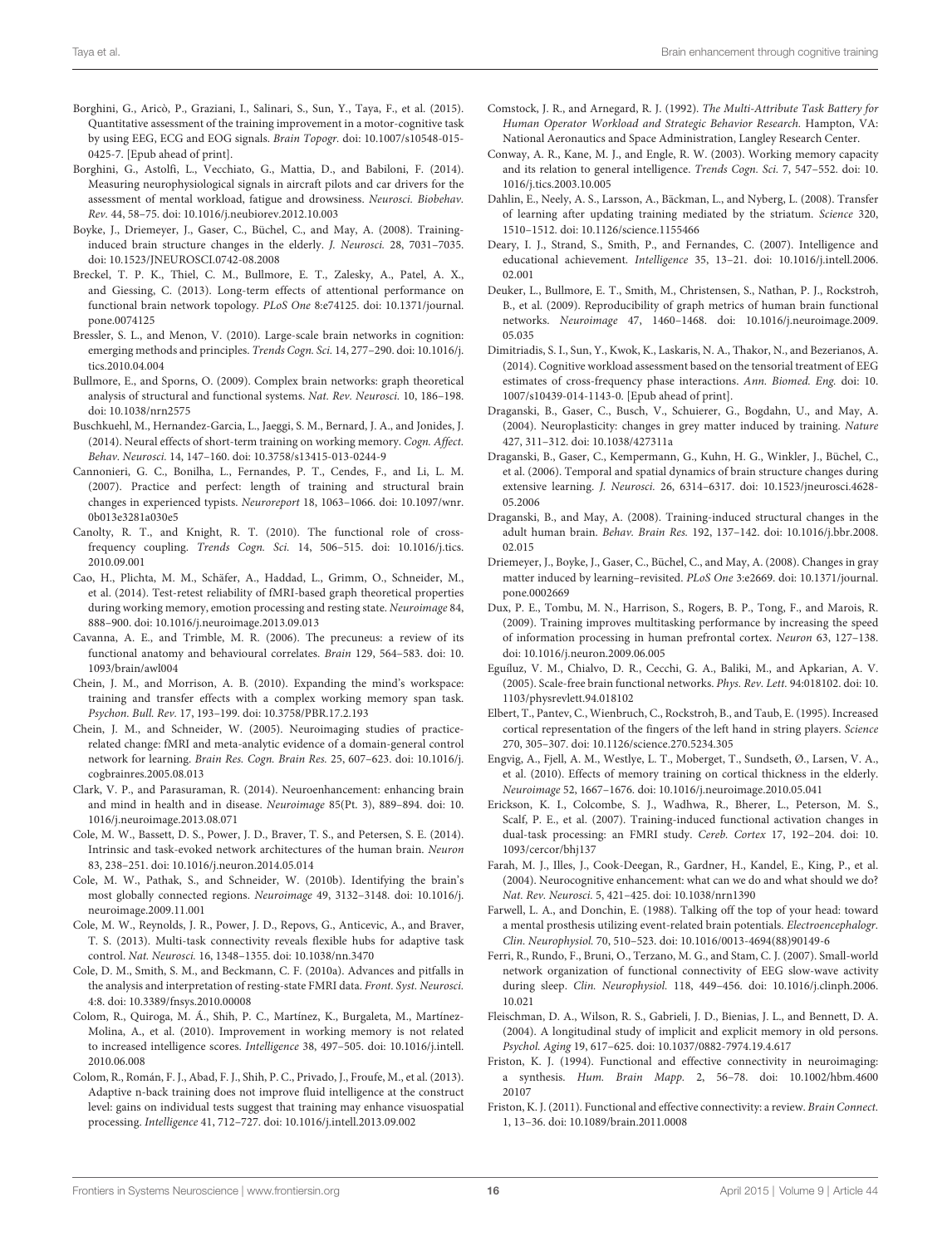- <span id="page-16-36"></span>Ginestet, C. E., and Simmons, A. (2011). Statistical parametric network analysis of functional connectivity dynamics during a working memory task. Neuroimage 55, 688–704. doi: 10.1016/j.neuroimage.2010.11.030
- <span id="page-16-21"></span>Gomarus, H. K., Althaus, M., Wijers, A. A., and Minderaa, R. B. (2006). The effects of memory load and stimulus relevance on the EEG during a visual selective memory search task: an ERP and ERD/ERS study. Clin. Neurophysiol. 117, 871–884. doi: 10.1016/j.clinph.2005.12.008
- <span id="page-16-33"></span>Gong, G., He, Y., Concha, L., Lebel, C., Gross, D. W., Evans, A. C., et al. (2009). Mapping anatomical connectivity patterns of human cerebral cortex using in vivo diffusion tensor imaging tractography. Cereb. Cortex 19, 524–536. doi: 10.1093/cercor/bhn102
- <span id="page-16-18"></span>Graimann, B., Pfurtscheller, G., and Allison, B. Z. (2010). Brain-Computer Interfaces: Revolutionizing Human-Computer Interaction. Heidelberg, Berlin: Springer.
- <span id="page-16-8"></span>Green, C. S., and Bavelier, D. (2003). Action video game modifies visual selective attention. Nature 423, 534–537. doi: 10.1038/nature01647
- <span id="page-16-19"></span>Gruzelier, J. H. (2014). EEG-neurofeedback for optimising performance. I: a review of cognitive and affective outcome in healthy participants. Neurosci. Biobehav. Rev. 44, 124–141. doi: 10.1016/j.neubiorev.2013.09.015
- <span id="page-16-0"></span>Gutchess, A. (2014). Plasticity of the aging brain: new directions in cognitive neuroscience. Science 346, 579–582. doi: 10.1126/science.1254604
- <span id="page-16-31"></span>Hagmann, P., Cammoun, L., Gigandet, X., Meuli, R., Honey, C. J., Wedeen, V. J., et al. (2008). Mapping the structural core of human cerebral cortex. PLoS Biol. 6:e159. doi: 10.1371/journal.pbio.0060159
- <span id="page-16-26"></span>Hagmann, P., Kurant, M., Gigandet, X., Thiran, P., Wedeen, V. J., Meuli, R., et al. (2007). Mapping human whole-brain structural networks with diffusion MRI. PLoS One 2:e597. doi: 10.1371/journal.pone.0000597
- <span id="page-16-12"></span>Halford, G. S., Cowan, N., and Andrews, G. (2007). Separating cognitive capacity from knowledge: a new hypothesis. Trends Cogn. Sci. 11, 236–242. doi: 10. 1016/j.tics.2007.04.001
- <span id="page-16-2"></span>Hamilton, R., Messing, S., and Chatterjee, A. (2011). Rethinking the thinking cap: ethics of neural enhancement using noninvasive brain stimulation. Neurology 76, 187–193. doi: 10.1212/WNL.0b013e318205d50d
- <span id="page-16-27"></span>He, Y., Chen, Z. J., and Evans, A. C. (2007). Small-world anatomical networks in the human brain revealed by cortical thickness from MRI. Cereb. Cortex 17, 2407–2419. doi: 10.1093/cercor/bhl149
- <span id="page-16-9"></span>Hebb, D. (1949). The Organization of Behavior: A Neuropsychological Theory. New York: John Wiley and Sons.
- <span id="page-16-17"></span>Heinzel, S., Lorenz, R. C., Brockhaus, W. R., Wustenberg, T., Kathmann, N., Heinz, A., et al. (2014). Working memory load-dependent brain response predicts behavioral training gains in older adults. J. Neurosci. 34, 1224–1233. doi: 10. 1523/JNEUROSCI.2463-13.2014
- <span id="page-16-40"></span>Heitger, M. H., Ronsse, R., Dhollander, T., Dupont, P., Caeyenberghs, K., and Swinnen, S. P. (2012). Motor learning-induced changes in functional brain connectivity as revealed by means of graph-theoretical network analysis. Neuroimage 61, 633–650. doi: 10.1016/j.neuroimage.2012.03.067
- <span id="page-16-13"></span>Hempel, A., Giesel, F. L., Garcia Caraballo, N. M., Amann, M., Meyer, H., Wüstenberg, T., et al. (2004). Plasticity of cortical activation related to working memory during training. Am. J. Psychiatry 161, 745–747. doi: 10.1176/appi.ajp. 161.4.745
- <span id="page-16-24"></span>Hermundstad, A. M., Bassett, D. S., Brown, K. S., Aminoff, E. M., Clewett, D., Freeman, S., et al. (2013). Structural foundations of resting-state and task-based functional connectivity in the human brain. Proc. Natl. Acad. Sci. U S A 110, 6169–6174. doi: 10.1073/pnas.1219562110
- <span id="page-16-23"></span>Honey, C. J., Sporns, O., Cammoun, L., Gigandet, X., Thiran, J. P., Meuli, R., et al. (2009). Predicting human resting-state functional connectivity from structural connectivity. Proc. Natl. Acad. Sci. U S A 106, 2035–2040. doi: 10.1073/pnas. 0811168106
- <span id="page-16-32"></span>Iturria-Medina, Y., Sotero, R. C., Canales-Rodríguez, E. J., Alemán-Gómez, Y., and Melie-García, L. (2008). Studying the human brain anatomical network via diffusion-weighted MRI and graph theory. Neuroimage 40, 1064–1076. doi: 10. 1016/j.neuroimage.2007.10.060
- <span id="page-16-10"></span>Jaeggi, S. M., Buschkuehl, M., Jonides, J., and Perrig, W. J. (2008). Improving fluid intelligence with training on working memory. Proc. Natl. Acad. Sci. U S A 105, 6829–6833. doi: 10.1073/pnas.0801268105
- <span id="page-16-16"></span>Jaušovec, N., and Jaušovec, K. (2012). Working memory training: improving intelligence–changing brain activity. Brain Cogn. 79, 96–106. doi: 10.1016/j. bandc.2012.02.007
- <span id="page-16-7"></span>Jolles, D. D., and Crone, E. A. (2012). Training the developing brain: a neurocognitive perspective. Front. Hum. Neurosci. 6:76. doi: 10.3389/fnhum. 2012.00076
- <span id="page-16-14"></span>Jolles, D. D., Grol, M. J., Van Buchem, M. A., Rombouts, S. A. R. B., and Crone, E. A. (2010). Practice effects in the brain: changes in cerebral activation after working memory practice depend on task demands. Neuroimage 52, 658–668. doi: 10.1016/j.neuroimage.2010.04.028
- <span id="page-16-39"></span>Jolles, D. D., van Buchem, M. A., Crone, E. A., and Rombouts, S. A. (2013). Functional brain connectivity at rest changes after working memory training. Hum. Brain Mapp. 34, 396–406. doi: 10.1002/hbm.21444
- <span id="page-16-25"></span>Kamiński, M. J., and Blinowska, K. J. (1991). A new method of the description of the information flow in the brain structures. Biol. Cybern. 65, 203–210. doi: 10. 1007/bf00198091
- <span id="page-16-6"></span>Karbach, J., and Schubert, T. (2013). Training-induced cognitive and neural plasticity. Front. Hum. Neurosci. 7:48. doi: 10.3389/fnhum.2013.00048
- <span id="page-16-28"></span>Kinnison, J., Padmala, S., Choi, J. M., and Pessoa, L. (2012). Network analysis reveals increased integration during emotional and motivational processing. J. Neurosci. 32, 8361–8372. doi: 10.1523/JNEUROSCI.0821-12. 2012
- <span id="page-16-35"></span>Kitzbichler, M. G., Henson, R. N., Smith, M. L., Nathan, P. J., and Bullmore, E. T. (2011). Cognitive effort drives workspace configuration of human brain functional networks. J. Neurosci. 31, 8259–8270. doi: 10.1523/JNEUROSCI. 0440-11.2011
- <span id="page-16-22"></span>Klimesch, W. (1999). EEG alpha and theta oscillations reflect cognitive and memory performance: a review and analysis. Brain Res. Brain Res. Rev. 29, 169–195. doi: 10.1016/s0165-0173(98)00056-3
- <span id="page-16-1"></span>Klingberg, T. (2010). Training and plasticity of working memory. Trends Cogn. Sci. 14, 317–324. doi: 10.1016/j.tics.2010.05.002
- <span id="page-16-11"></span>Klingberg, T., Forssberg, H., and Westerberg, H. (2002). Training of working memory in children with ADHD. J. Clin. Exp. Neuropsychol. 24, 781–791. doi: 10.1076/jcen.24.6.781.8395
- <span id="page-16-20"></span>Kohlmorgen, J., Dornhege, G., Braun, M., Blankertz, B., Müller, K.-R., Curio, G., et al. (2007). ''Improving human performance in a real operating environment through real-time mental workload detection," in Toward Brain-Computer Interfacing, eds G. Dornhege, J. D. R. Millán, T. Hinterberger, D. J. Mcfarland and K.-R. Müller (Cambridge, MA: MIT Press), 409–422.
- <span id="page-16-4"></span>Kothe, C. A., and Makeig, S. (2011). Estimation of task workload from EEG data: new and current tools and perspectives. Conf. Proc. IEEE Eng. Med. Biol. Soc. 2011, 6547–6551. doi: 10.1109/IEMBS.2011.6091615
- <span id="page-16-37"></span>Kuhnert, M.-T., Bialonski, S., Noennig, N., Mai, H., Hinrichs, H., Helmstaedter, C., et al. (2013). Incidental and intentional learning of verbal episodic material differentially modifies functional brain networks. PLoS One 8:e80273. doi: 10. 1371/journal.pone.0080273
- <span id="page-16-29"></span>Langer, N., Pedroni, A., Gianotti, L. R., Hänggi, J., Knoch, D., and Jäncke, L. (2012). Functional brain network efficiency predicts intelligence. Hum. Brain Mapp. 33, 1393–1406. doi: 10.1002/hbm.21297
- <span id="page-16-5"></span>Langer, N., von Bastian, C. C., Wirz, H., Oberauer, K., and Jäncke, L. (2013). The effects of working memory training on functional brain network efficiency. Cortex 49, 2424–2438. doi: 10.1016/j.cortex.2013.01.008
- <span id="page-16-30"></span>Lee, U., Oh, G., Kim, S., Noh, G., Choi, B., and Mashour, G. A. (2010). Brain networks maintain a scale-free organization across consciousness, anesthesia and recovery: evidence for adaptive reconfiguration. Anesthesiology 113, 1081–1091. doi: 10.1097/ALN.0b013e3181f229b5
- <span id="page-16-15"></span>Lee, H., Voss, M. W., Prakash, R. S., Boot, W. R., Vo, L. T., Basak, C., et al. (2012). Videogame training strategy-induced change in brain function during a complex visuomotor task. Behav. Brain Res. 232, 348–357. doi: 10.1016/j.bbr. 2012.03.043
- <span id="page-16-38"></span>Lewis, C. M., Baldassarre, A., Committeri, G., Romani, G. L., and Corbetta, M. (2009). Learning sculpts the spontaneous activity of the resting human brain. Proc. Natl. Acad. Sci. U S A 106, 17558–17563. doi: 10.1073/pnas.0902 455106
- <span id="page-16-34"></span>Liang, X., Zou, Q., He, Y., and Yang, Y. (2013). Coupling of functional connectivity and regional cerebral blood flow reveals a physiological basis for network hubs of the human brain. Proc. Natl. Acad. Sci. U S A 110, 1929–1934. doi: 10. 1073/pnas.1214900110
- <span id="page-16-3"></span>Luft, C. D., Pereda, E., Banissy, M. J., and Bhattacharya, J. (2014). Best of both worlds: promise of combining brain stimulation and brain connectome. Front. Syst. Neurosci. 8:132. doi: 10.3389/fnsys.2014.00132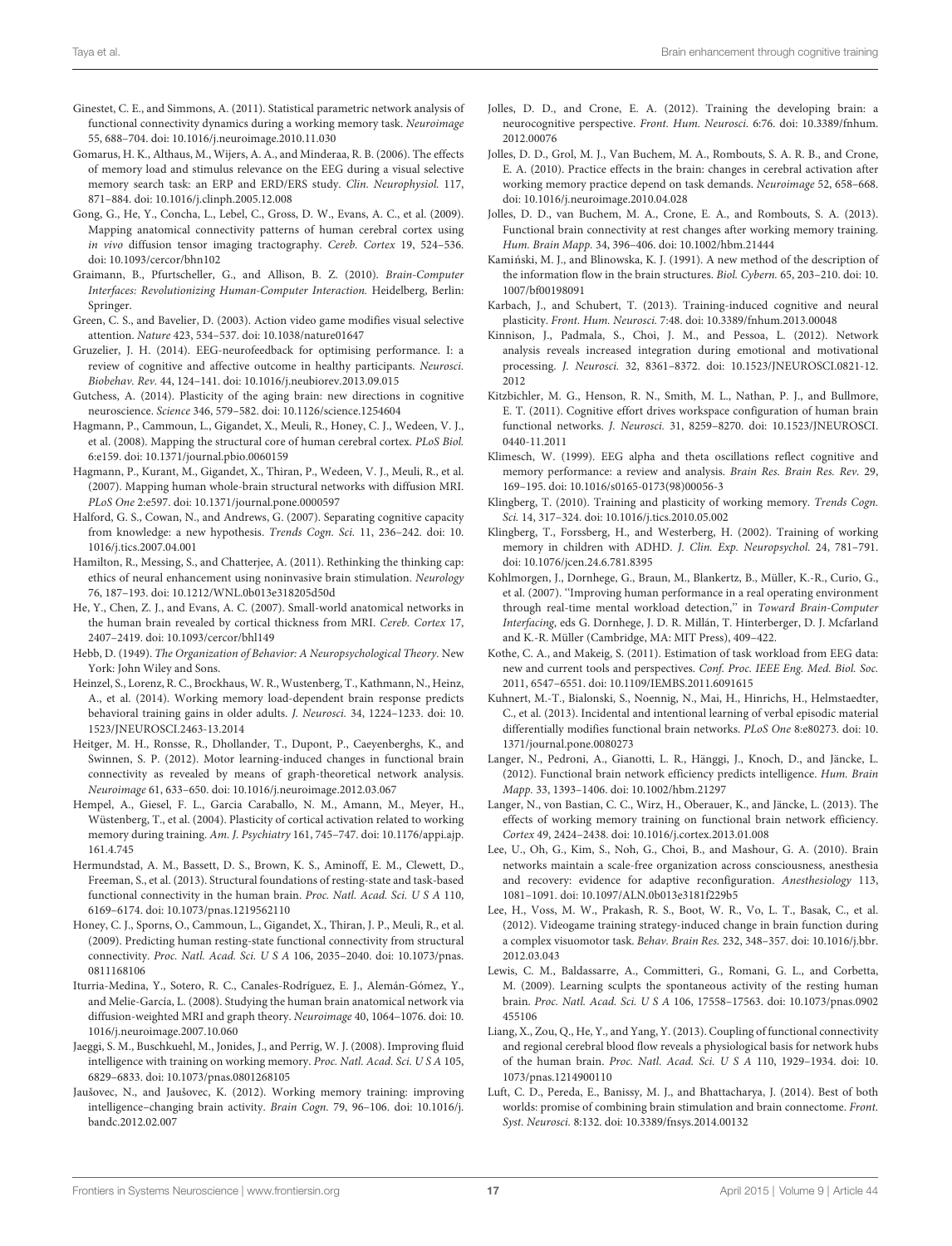- <span id="page-17-5"></span>Lustig, C., Shah, P., Seidler, R., and Reuter-Lorenz, P. A. (2009). Aging, training and the brain: a review and future directions. Neuropsychol. Rev. 19, 504–522. doi: 10.1007/s11065-009-9119-9
- <span id="page-17-12"></span>Maclin, E. L., Mathewson, K. E., Low, K. A., Boot, W. R., Kramer, A. F., Fabiani, M., et al. (2011). Learning to multitask: effects of video game practice on electrophysiological indices of attention and resource allocation. Psychophysiology 48, 1173–1183. doi: 10.1111/j.1469-8986.2011.01189.x
- <span id="page-17-18"></span>Maguire, E. A., Woollett, K., and Spiers, H. J. (2006). London taxi drivers and bus drivers: a structural MRI and neuropsychological analysis. Hippocampus 16, 1091–1101. doi: 10.1002/hipo.20233
- <span id="page-17-16"></span>Mathewson, K. E., Basak, C., Maclin, E. L., Low, K. A., Boot, W. R., Kramer, A. F., et al. (2012). Different slopes for different folks: alpha and delta EEG power predict subsequent video game learning rate and improvements in cognitive control tasks. Psychophysiology 49, 1558–1570. doi: 10.1111/j.1469-8986.2012. 01474.x
- <span id="page-17-20"></span>McKendrick, R., Ayaz, H., Olmstead, R., and Parasuraman, R. (2014). Enhancing dual-task performance with verbal and spatial working memory training: continuous monitoring of cerebral hemodynamics with NIRS. Neuroimage 85(Pt. 3), 1014–1026. doi: 10.1016/j.neuroimage.2013.05.103
- <span id="page-17-27"></span>Micheloyannis, S., Pachou, E., Stam, C. J., Vourkas, M., Erimaki, S., and Tsirka, V. (2006). Using graph theoretical analysis of multi channel EEG to evaluate the neural efficiency hypothesis. Neurosci. Lett. 402, 273–277. doi: 10.1016/j.neulet. 2006.04.006
- <span id="page-17-28"></span>Micheloyannis, S., Vourkas, M., Tsirka, V., Karakonstantaki, E., Kanatsouli, K., and Stam, C. J. (2009). The influence of ageing on complex brain networks: a graph theoretical analysis. Hum. Brain Mapp. 30, 200–208. doi: 10.1002/hbm. 20492
- <span id="page-17-6"></span>Moreau, D., and Conway, A. R. (2013). Cognitive enhancement: a comparative review of computerized and athletic training programs. Int. Rev. Sport Exerc. Psychol. 6, 155–183. doi: 10.1080/1750984x.2012.758763
- <span id="page-17-36"></span>Moussa, M. N., Vechlekar, C. D., Burdette, J. H., Steen, M. R., Hugenschmidt, C. E., and Laurienti, P. J. (2011). Changes in cognitive state alter human functional brain networks. Front. Hum. Neurosci. 5:83. doi: 10.3389/fnhum.2011. 00083
- <span id="page-17-11"></span>Mozolic, J. L., Hayasaka, S., and Laurienti, P. J. (2010). A cognitive training intervention increases resting cerebral blood flow in healthy older adults. Front. Hum. Neurosci. 4:16. doi: 10.3389/neuro.09.016.2010
- <span id="page-17-8"></span>Neisser, U., Boodoo, G., Bouchard, T. J. Jr., Boykin, A. W., Brody, N., Ceci, S. J., et al. (1996). Intelligence: knowns and unknowns. Am. Psychol. 51, 77–101. doi: 10.1037/0003-066X.51.2.77
- <span id="page-17-24"></span>Neuper, C., and Pfurtscheller, G. (2010). ''Neurofeedback training for BCI control,'' in Brain-Computer Interfaces, eds B. Graimann, G. Pfurtscheller, and B. Allison (London: Springer), 65–78.
- <span id="page-17-32"></span>Nijhuis, E. H., van Cappellen van Walsum, A. M., and Norris, D. G. (2013). Topographic hub maps of the human structural neocortical network. PLoS One 8:e65511. doi: 10.1371/journal.pone.0065511
- <span id="page-17-10"></span>Olesen, P. J., Westerberg, H., and Klingberg, T. (2004). Increased prefrontal and parietal activity after training of working memory. Nat. Neurosci. 7, 75–79. doi: 10.1038/nn1165
- <span id="page-17-17"></span>Owens, M., Koster, E. H., and Derakshan, N. (2013). Improving attention control in dysphoria through cognitive training: transfer effects on working memory capacity and filtering efficiency. Psychophysiology 50, 297–307. doi: 10. 1111/psyp.12010
- <span id="page-17-37"></span>Palva, S., Monto, S., and Palva, J. M. (2010). Graph properties of synchronized cortical networks during visual working memory maintenance. Neuroimage 49, 3257–3268. doi: 10.1016/j.neuroimage.2009.11.031
- <span id="page-17-0"></span>Park, D. C., Lautenschlager, G., Hedden, T., Davidson, N. S., Smith, A. D., and Smith, P. K. (2002). Models of visuospatial and verbal memory across the adult life span. Psychol. Aging 17, 299–320. doi: 10.1037//0882-7974.17.2.299
- <span id="page-17-33"></span>Petrides, M. (2005). Lateral prefrontal cortex: architectonic and functional organization. Philos. Trans. R. Soc. Lond. B Biol. Sci. 360, 781–795. doi: 10. 1098/rstb.2005.1631
- <span id="page-17-23"></span>Pfurtscheller, G., Neuper, C., Flotzinger, D., and Pregenzer, M. (1997). EEGbased discrimination between imagination of right and left hand movement. Electroencephalogr. Clin. Neurophysiol. 103, 642–651. doi: 10.1016/s0013- 4694(97)00080-1
- <span id="page-17-35"></span>Poldrack, R. A. (2015). Is "efficiency" a useful concept in cognitive neuroscience? Dev. Cogn. Neurosci. 11, 12–17. doi: 10.1016/j.dcn.2014.06.001
- <span id="page-17-2"></span>Pop, V. L., Stearman, E. J., Kazi, S., and Durso, F. T. (2012). Using engagement to negate vigilance decrements in the nextgen environment. Int. J. Hum. Comput. Interact. 28, 99–106. doi: 10.1080/10447318.2012.634759
- <span id="page-17-21"></span>Prakash, R. S., De Leon, A. A., Mourany, L., Lee, H., Voss, M. W., Boot, W. R., et al. (2012). Examining neural correlates of skill acquisition in a complex videogame training program. Front. Hum. Neurosci. 6:115. doi: 10.3389/fnhum.2012. 00115
- <span id="page-17-3"></span>Repantis, D., Schlattmann, P., Laisney, O., and Heuser, I. (2010). Modafinil and methylphenidate for neuroenhancement in healthy individuals: a systematic review. Pharmacol. Res. 62, 187–206. doi: 10.1016/j.phrs.2010. 04.002
- <span id="page-17-25"></span>Rubinov, M., and Sporns, O. (2010). Complex network measures of brain connectivity: uses and interpretations. Neuroimage 52, 1059–1069. doi: 10. 1016/j.neuroimage.2009.10.003
- <span id="page-17-26"></span>Salvador, R., Suckling, J., Coleman, M. R., Pickard, J. D., Menon, D., and Bullmore, E. (2005). Neurophysiological architecture of functional magnetic resonance images of human brain. Cereb. Cortex 15, 1332–1342. doi: 10. 1093/cercor/bhi016
- <span id="page-17-1"></span>Schaie, K. W. (1994). The course of adult intellectual development. Am. Psychol. 49, 304–313. doi: 10.1037//0003-066x.49.4.304
- <span id="page-17-22"></span>Schmidt-Wilcke, T., Rosengarth, K., Luerding, R., Bogdahn, U., and Greenlee, M. W. (2010). Distinct patterns of functional and structural neuroplasticity associated with learning Morse code. Neuroimage 51, 1234–1241. doi: 10. 1016/j.neuroimage.2010.03.042
- <span id="page-17-14"></span>Schneiders, J. A., Opitz, B., Krick, C. M., and Mecklinger, A. (2011). Separating intra-modal and across-modal training effects in visual working memory: an fMRI investigation. Cereb. Cortex 21, 2555–2564. doi: 10.1093/cercor/bhr037
- <span id="page-17-15"></span>Schneiders, J. A., Opitz, B., Tang, H., Deng, Y., Xie, C., Li, H., et al. (2012). The impact of auditory working memory training on the fronto-parietal working memory network. Front. Hum. Neurosci. 6:173. doi: 10.3389/fnhum.2012. 00173
- <span id="page-17-19"></span>Scholz, J., Klein, M. C., Behrens, T. E., and Johansen-Berg, H. (2009). Training induces changes in white-matter architecture. Nat. Neurosci. 12, 1370–1371. doi: 10.1038/nn.2412
- <span id="page-17-13"></span>Schweizer, S., Grahn, J., Hampshire, A., Mobbs, D., and Dalgleish, T. (2013). Training the emotional brain: improving affective control through emotional working memory training. J. Neurosci. 33, 5301–5311. doi: 10. 1523/JNEUROSCI.2593-12.2013
- <span id="page-17-7"></span>Shipstead, Z., Redick, T. S., and Engle, R. W. (2012). Is working memory training effective? Psychol. Bull. 138, 628–654. doi: 10.1037/a0027473
- <span id="page-17-30"></span>Smit, D. J. A., Stam, C. J., Posthuma, D., Boomsma, D. I., and de Geus, E. J. C. (2008). Heritability of ''small-world'' networks in the brain: a graph theoretical analysis of resting-state EEG functional connectivity. Hum. Brain Mapp. 29, 1368–1378. doi: 10.1002/hbm.20468
- <span id="page-17-38"></span>Spoormaker, V. I., Schröter, M. S., Gleiser, P. M., Andrade, K. C., Dresler, M., Wehrle, R., et al. (2010). Development of a large-scale functional brain network during human non-rapid eye movement sleep. J. Neurosci. 30, 11379–11387. doi: 10.1523/JNEUROSCI.2015-10.2010
- <span id="page-17-4"></span>Sporns, O. (2014). Contributions and challenges for network models in cognitive neuroscience. Nat. Neurosci. 17, 652–660. doi: 10.1038/nn.3690
- <span id="page-17-34"></span>Sporns, O., and Zwi, J. D. (2004). The small world of the cerebral cortex. Neuroinformatics 2, 145–162. doi: 10.1385/ni:2:2:145
- <span id="page-17-31"></span>Stam, C. J. (2004). Functional connectivity patterns of human magnetoencephalographic recordings: a 'small-world' network? Neurosci. Lett. 355, 25–28. doi: 10.1016/j.neulet.2003.10.063
- <span id="page-17-29"></span>Stam, C. J., Jones, B. F., Nolte, G., Breakspear, M., and Scheltens, P. (2007). Smallworld networks and functional connectivity in Alzheimer's disease. Cereb. Cortex 17, 92–99. doi: 10.1093/cercor/bhj127
- <span id="page-17-9"></span>Stephenson, C. L., and Halpern, D. F. (2013). Improved matrix reasoning is limited to training on tasks with a visuospatial component. Intelligence 41, 341–357. doi: 10.1016/j.intell.2013.05.006
- <span id="page-17-39"></span>Stevens, W. D., Buckner, R. L., and Schacter, D. L. (2010). Correlated lowfrequency BOLD fluctuations in the resting human brain are modulated by recent experience in category-preferential visual regions. Cereb. Cortex 20, 1997–2006. doi: 10.1093/cercor/bhp270
- <span id="page-17-40"></span>Strenziok, M., Parasuraman, R., Clarke, E., Cisler, D. S., Thompson, J. C., and Greenwood, P. M. (2014). Neurocognitive enhancement in older adults: comparison of three cognitive training tasks to test a hypothesis of training